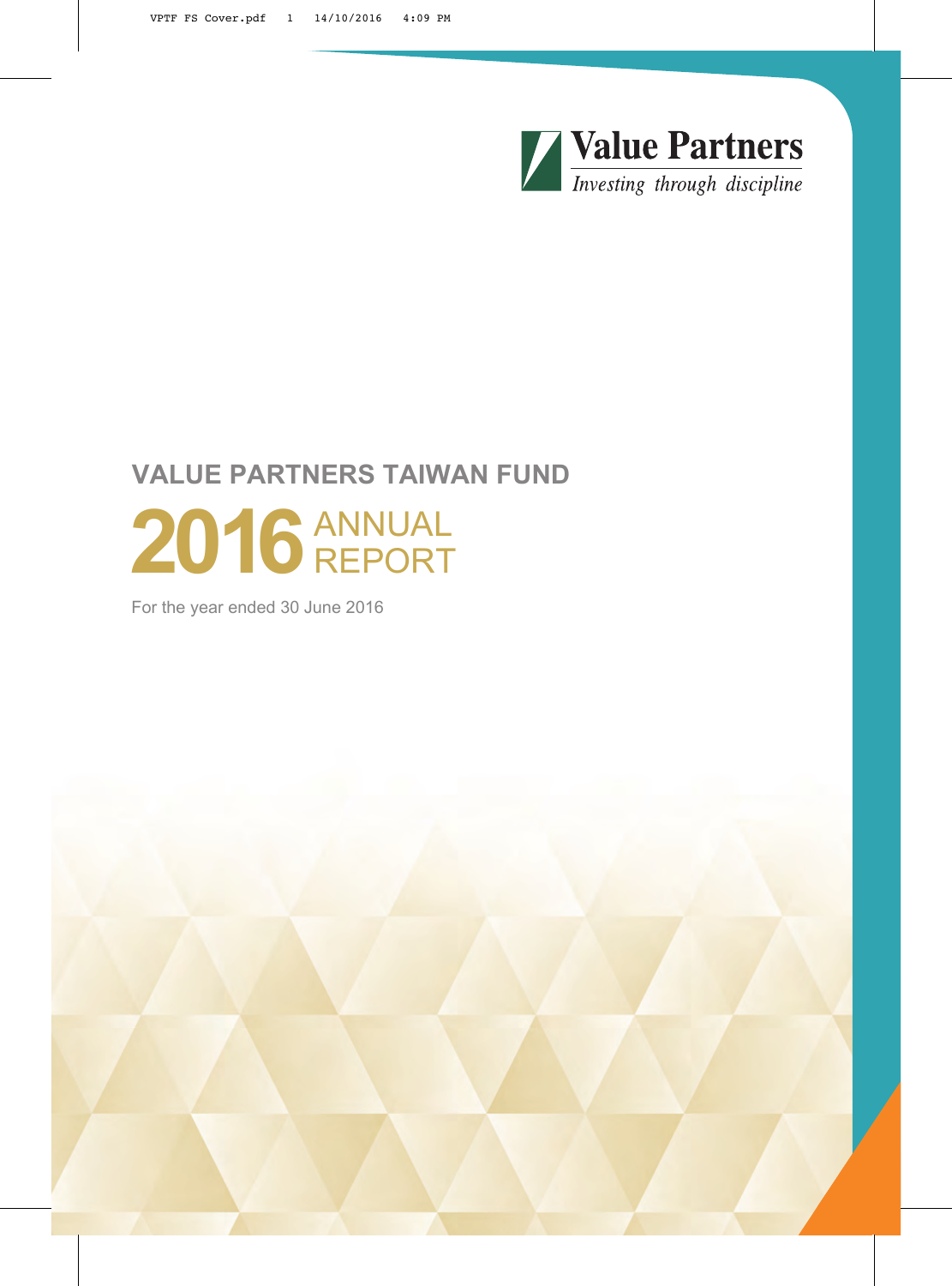**Value Partners Hong Kong Limited** 9th Floor, Nexxus Building 41 Connaught Road Central, Hong Kong Tel: (852) 2880 9263 Fax: (852) 2565 7975 Email: vpl@vp.com.hk Website: www.valuepartners-group.com

*In the event of inconsistency, the English text of this Annual Report shall prevail over the Chinese text.*  This report shall not constitute an offer to sell or a solicitation of an offer to buy units in any of the funds. *Subscriptions are to be made only on the basis of the information contained in the explanatory memorandum, as supplemented by the latest semi-annual and annual reports.*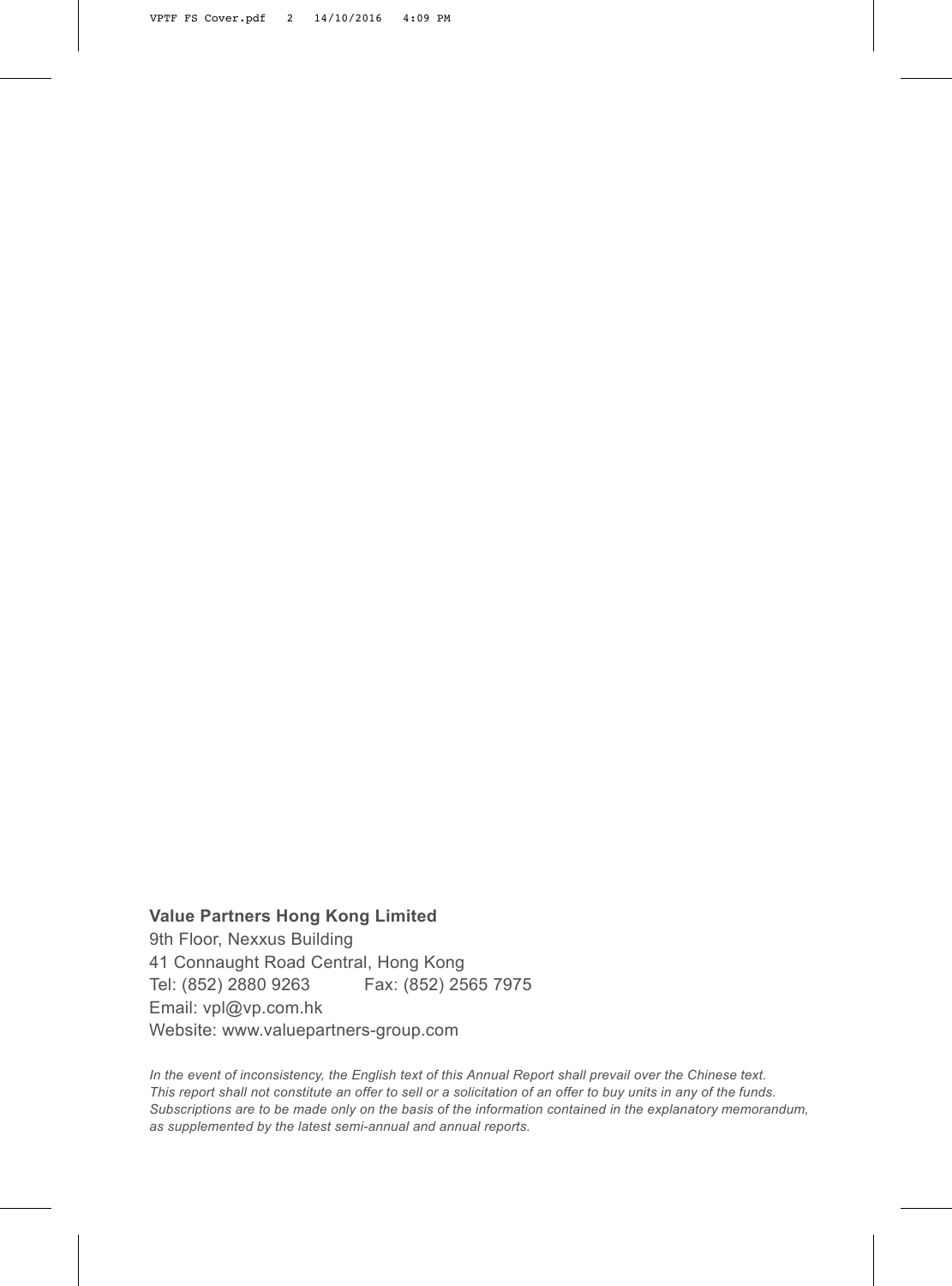# **CONTENTS**

|                                                                | Pages          |
|----------------------------------------------------------------|----------------|
| General information                                            | $2 - 3$        |
| Manager's report                                               | 4-6            |
| Statement of responsibilities of the Manager and the Trustee   | $\overline{7}$ |
| Trustee's report                                               | 8              |
| Independent auditor's report                                   | $9 - 10$       |
| Statement of financial position                                | 11             |
| Statement of comprehensive income                              | 12             |
| Statement of changes in net assets attributable to unitholders | 13             |
| Statement of cash flows                                        | 14             |
| Notes to the financial statements                              | $15 - 28$      |
| Investment portfolio (unaudited)                               | 29-30          |
| Investment portfolio movements (unaudited)                     | 31             |
| Performance record (unaudited)                                 | 32             |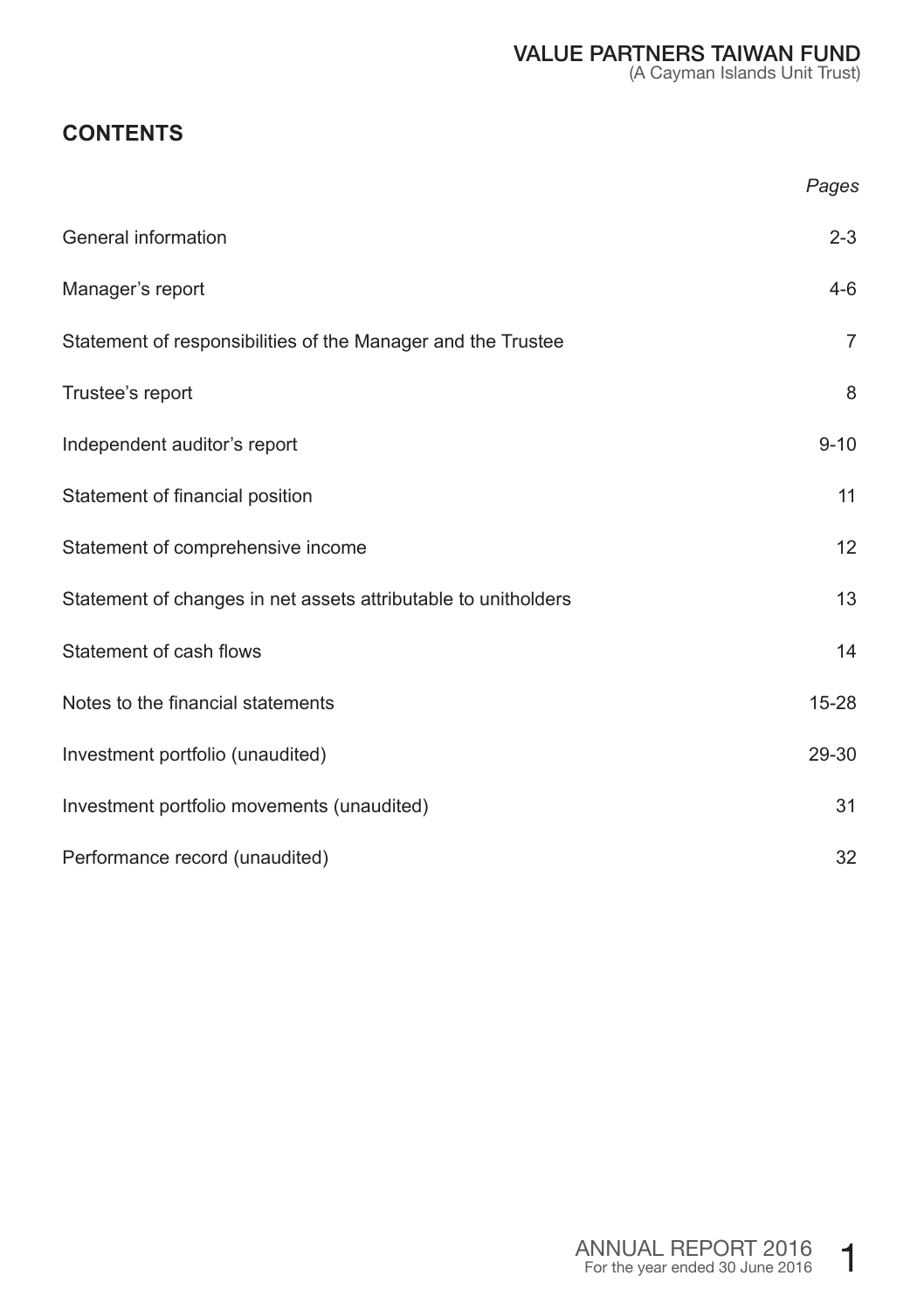(A Cayman Islands Unit Trust)

### **GENERAL INFORMATION**

#### **Manager**

Value Partners Hong Kong Limited 9th Floor, Nexxus Building 41 Connaught Road Central Hong Kong

#### **Directors of the Manager**

Dato' Seri Cheah Cheng Hye Mr. Ho Man Kei, Norman Mr. So Chun Ki Louis

#### **Trustee, Registrar, Administrator and Principal Office**

Bank of Bermuda (Cayman) Limited P.O. Box 513 HSBC House 68 West Bay Road Grand Cayman KY1-1106 Cayman Islands

#### **Custodian, Registrar's Agent and Administrator's Agent**

HSBC Institutional Trust Services (Asia) Limited 1 Queen's Road Central Hong Kong

#### **Legal Advisors**

*With respect to Cayman Islands law* Maples and Calder 53rd Floor, The Center 99 Queen's Road Central Hong Kong

*With respect to Taiwan law* Russin & Vecchi Bank Tower, 9th Floor 205 TunHwa North Road Taipei, Taiwan, R.O.C.

*With respect to Hong Kong law* King & Wood Mallesons 13th Floor, Gloucester Tower The Landmark 15 Queen's Road Central Hong Kong

#### **Auditor**

PricewaterhouseCoopers 18 Forum Lane Camana Bay P.O. Box 258 Grand Cayman, KY1-1104 Cayman Islands

#### **Information available from:**

Value Partners Hong Kong Limited 9th Floor, Nexxus Building 41 Connaught Road Central Hong Kong

| Investor hotline | : (852) 2143 0688             |
|------------------|-------------------------------|
| Fax              | $(852)$ 2565 7975             |
| Email            | : fis@vp.com.hk               |
| Website          | : www.valuepartners-group.com |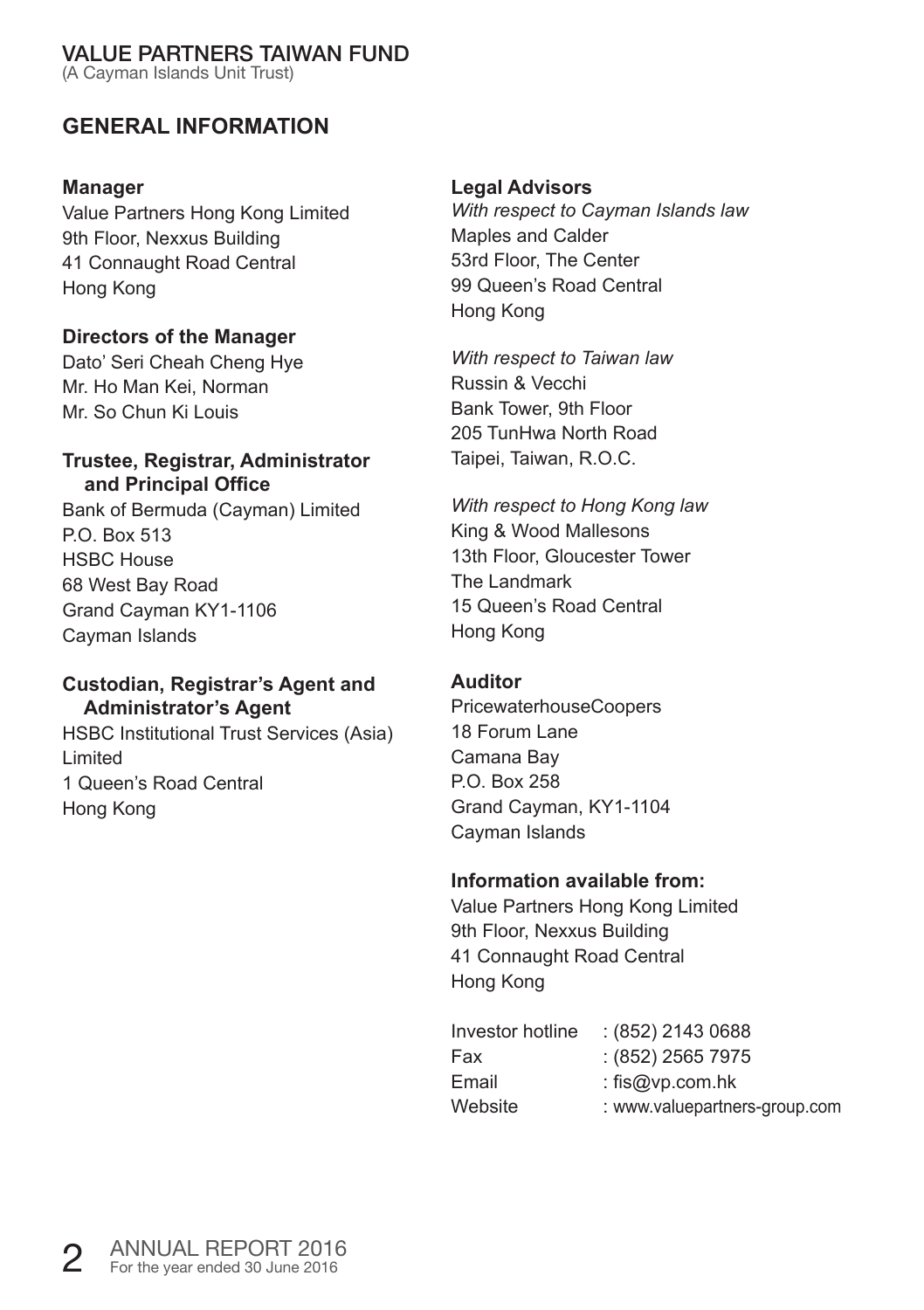# **GENERAL INFORMATION (Continued)**

#### **Recent awards and achievements**

| <b>Corporate awards</b> |           |                                                                                                                                                                                                    |  |
|-------------------------|-----------|----------------------------------------------------------------------------------------------------------------------------------------------------------------------------------------------------|--|
| 2016                    | $\bullet$ | The Asset Triple A, Asset Servicing, Investor and Fund Management Awards 2016<br>Asset Management Company of the Year (Hong Kong)<br>Value Partners - Highly Commended Fund House<br>$-$ The Asset |  |
|                         | $\bullet$ | <b>Asset Management Awards 2016</b><br>Fund House of the Year - Hong Kong<br>$- Asian Investment$                                                                                                  |  |
|                         | $\bullet$ | Asset Management Awards for Excellence 2016<br>Best Fund Provider - Greater China Equity<br>- Asian Private Banker                                                                                 |  |
|                         | ٠         | Thomson Reuters Lipper Fund Awards 2016<br><b>Best Equity Group (Hong Kong)</b><br>- Thomson Reuters                                                                                               |  |
|                         | $\bullet$ | 2015 Best of the Best Performance Awards<br>Value Partners: 20-Year Award for Greater China<br>- Asia Asset Management                                                                             |  |
|                         | $\bullet$ | 2015 Best of the Best Regional Awards<br>Value Partners: Longevity Awards - Best Asset Management House over the last<br>20 Years (Co-Winner)<br>- Asia Asset Management                           |  |
|                         | $\bullet$ | International Financial Annual Champion Awards 2015<br>Value Partners: Best Asset Management Service Provider<br>- SEEC and Hexun.com                                                              |  |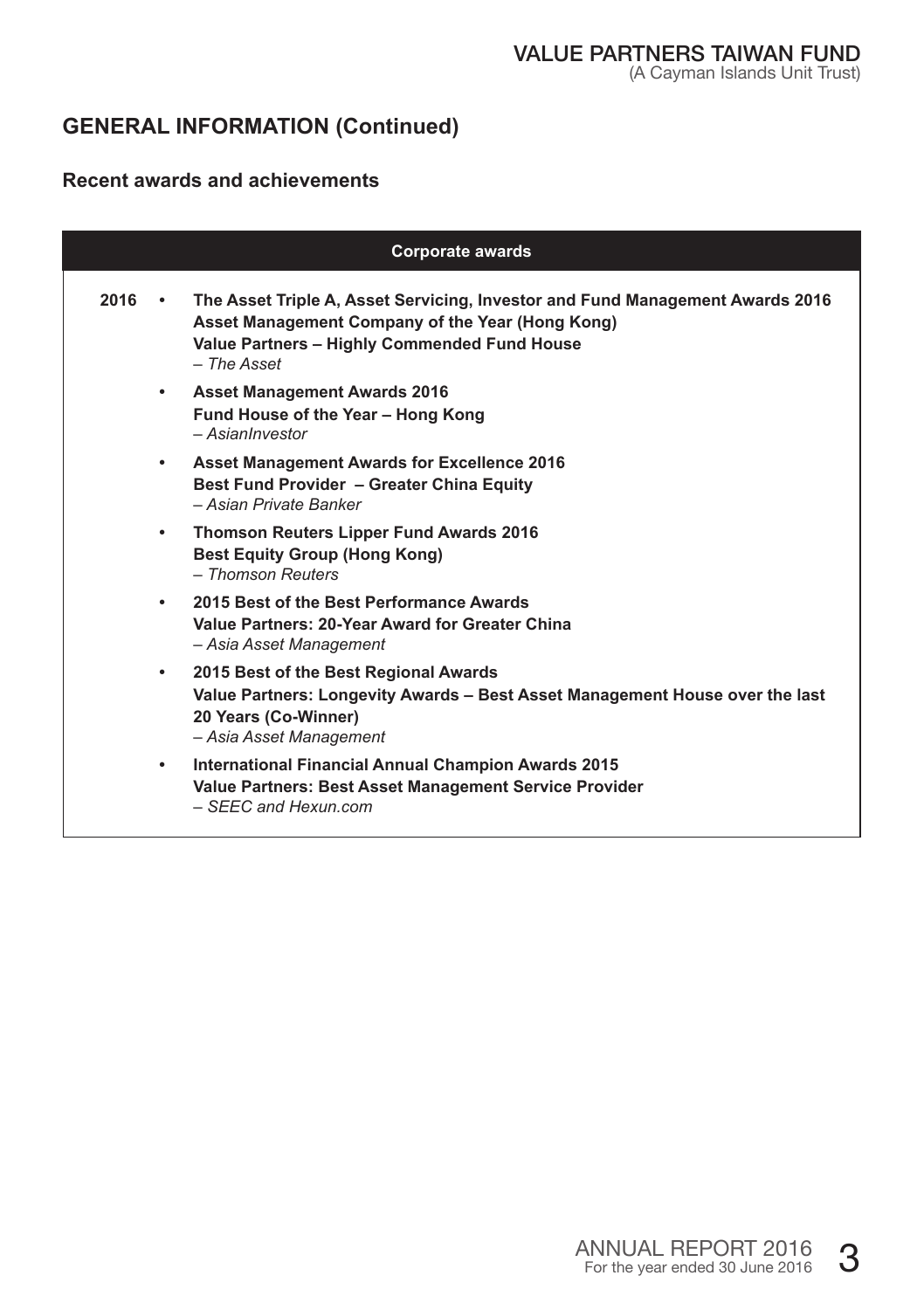(A Cayman Islands Unit Trust)

### **MANAGER'S REPORT**

#### **Performance and market review**

During the second quarter of 2016, Value Partners Taiwan Fund (the "Fund") gained 3.9% in USD terms. For reference, the Taiwan Stock Exchange Index ("TWSE") was flat while the MSCI Taiwan Index increased by 0.7% over the same period, respectively. On a year-to-date basis, the Fund was up 9.3%. For reference, the aforementioned indices were up 7.0% and 8.5% over the same period, respectively.

Taiwan's stock market pulled back at the beginning of the second quarter as investors turned more risk adverse after the outperformance of the region in the first quarter of 2016. The market, however, experienced a relief rebound in late May and ended the quarter with a gain. With corporate earnings announced during the second quarter and the inaugural address of Taiwan's new President Tsai Ing-wen delivered on 20 May, overhangs on corporate outlook and political uncertainties were cleared. Meanwhile, the current dividend season (June to August) has made Taiwan's stockmarket more attractive in the region. We expect a relatively stable market in the coming months.

#### **New President Tsai takes office**

During the second quarter of 2016, political uncertainties clouded Taiwan's stock market as investors were worried that President Tsai may send unexpected signals in her inaugural speech that may add tension to the cross-straits relationship. Her lukewarm speech on 20 May 2016, however, showed that she stroke a balance of interests between her own party and China. This was welcomed by the market and relieved political concerns. While China is still putting on hold its official talk with Taiwan (such as the Economic Cooperation Framework Agreement which has not been in huge progress in the past few years), it seems unlikely too for China to take an aggressive stance during the early part of President Tsai's administration.

#### **Growth target revised but signs of support emerge**

On the macro-economic front, the official growth domestic product ("GDP") forecast for 2016 was revised down for the second time this year, from 1.47% (in February) to 1.1% amid continuous exports weakness resulted by moderating global growth. While the annual growth of export orders remained in the negative territory, there were some signs of improvement as the decline magnitude has been narrowing. Export orders in June fell 2.4% year-on-year, compared with -5.8% in May and -11.1% in April.

Meanwhile, the Central Bank of the Republic of China ("CBC") on 30 June announced to cut the discount rate by 12.5 basis points to 1.375% amid persistent global stagnation and heightened uncertainties after the "Brexit" vote. While this is the fourth rate cut since September last year, CBC is expected to maintain an easing bias as lower inflation pressure (inflation rate at 1.2% year-on-year in May) and large current account surplus (USD20.7 billion in the first quarter) leave ample room for CBC to support the economy.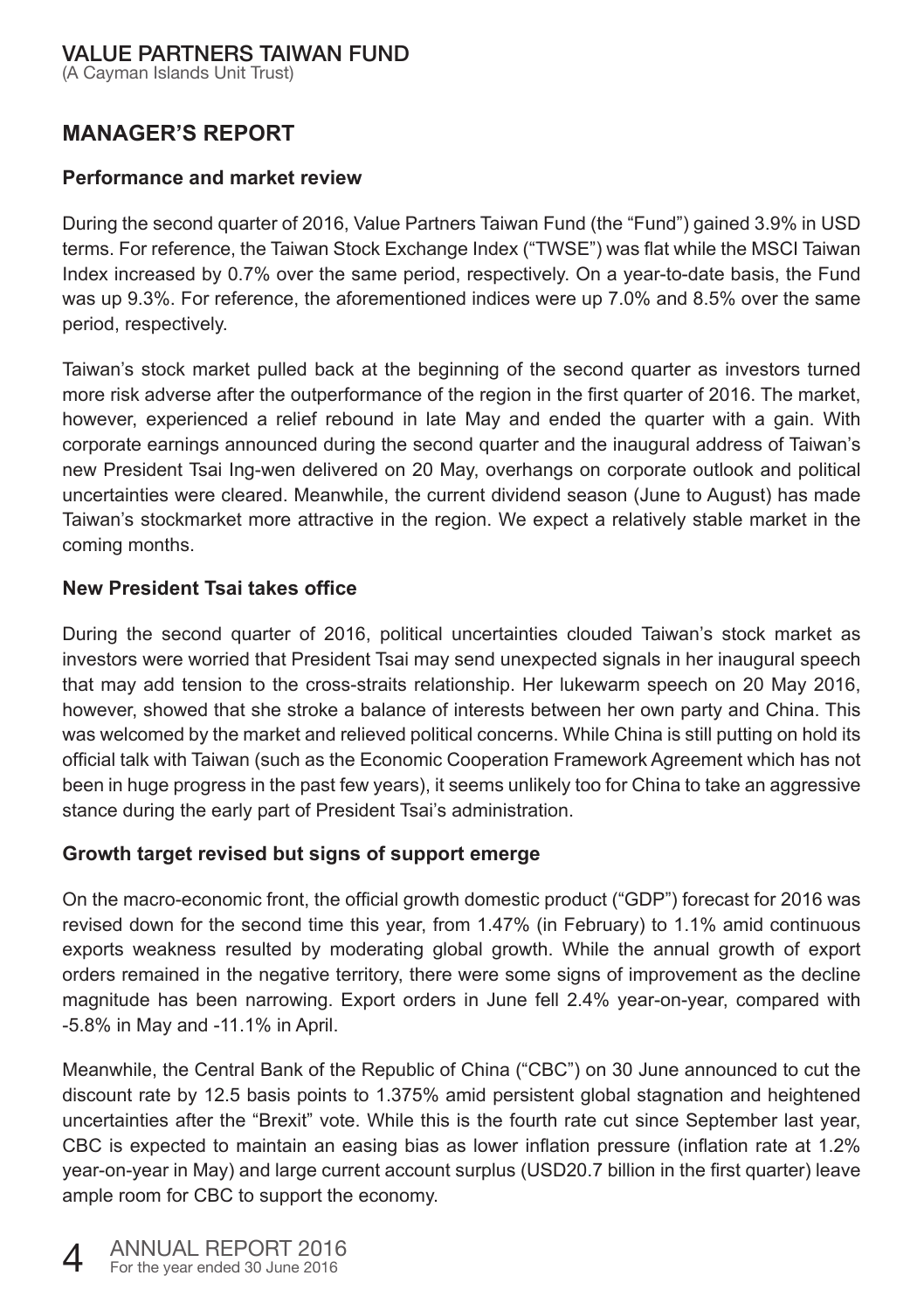### **MANAGER'S REPORT (Continued)**

#### **Portfolio update and outlook**

During the second quarter, our holdings in information technology and consumer discretionary sectors contributed the most to the Fund's gain. We maintained our lower weighting in material sector which protected us from the pull back of this sector. Our stock picks in various sectors have been performing well and added to the positive performance of the Fund during the quarter. These include both large caps as well as mid- and small-cap names such as Far EasTone Telecommunications, Uni-President Enterprises, WPG Holdings, Largan Precision and a company specializing in pneumatic tools.

While "Brexit" could increase market volatilities, we do not see significant impact on Taiwan's fundamental outlook. We continue to monitor the global demand picture as this has more implications to Taiwan. So far we see the global demand remains lukewarm and Apple's current product cycle remains soft, and thus it is not easy for a structural upturn in Taiwan's stock market. However, Taiwan is still a relatively stable market in the region with diversified exposure and attractive dividend yield. We expect more small- and medium-business ("SMB") companies in Taiwan to grow as new generation successors take the lead of their businesses. We also see the new Taiwan government keen to commit more resources to support SMBs' development. We like the diversity of the market and still see plenty of bottom-up stock picking opportunities in Taiwan.

#### **Value Partners Hong Kong Limited**

14 October 2016

*All performance figures are sourced from HSBC Institutional Trust Services (Asia) Limited and Bloomberg (Data computed in USD terms on NAV-to-NAV basis with dividends reinvested) as at 30 June 2016. Performance data is net of all fees.* 

*Individual stock performance is not indicative of fund performance.* 

*The views expressed are the views of Value Partners Hong Kong Limited only and are subject to change based on market and other conditions. The information provided does not constitute investment advice and it should not be relied on as such. All material has been obtained from sources believed to be reliable, but its accuracy is not guaranteed. This material contains certain statements that may be deemed forward-looking statements. Please note that any such statements are not guarantees of any future performance and actual results or developments may differ materially from those projected.* 

*Investors should note investment involves risk. The price of units may go down as well as up and past performance is not indicative of future results. Investors should read the explanatory memorandum for details and risk factors in particular those associated with investment in emerging markets.*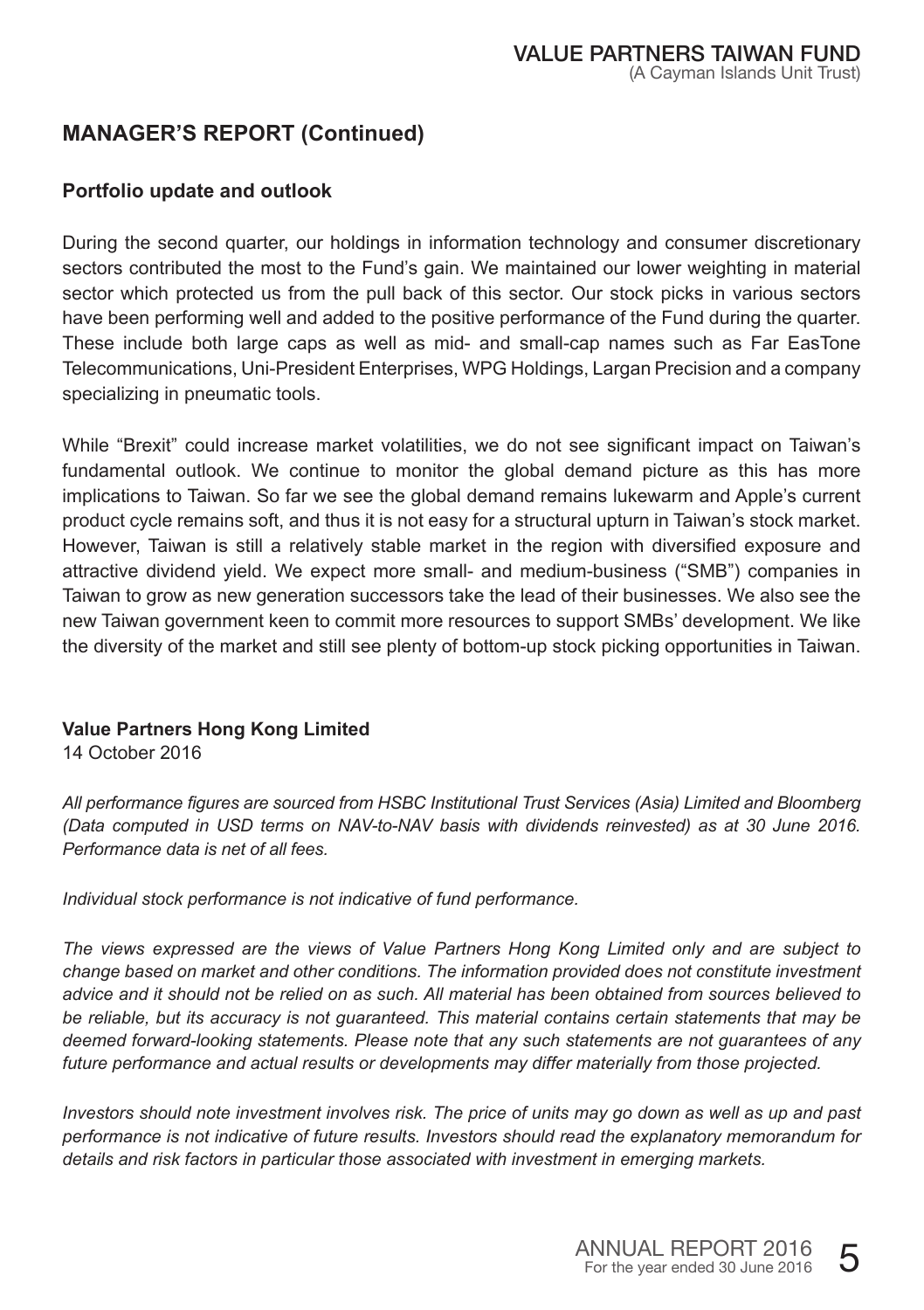(A Cayman Islands Unit Trust)

## **MANAGER'S REPORT (Continued)**

#### **Value Partners Taiwan Fund**

**NAV per unit = US\$15.75 (as at 30 June 2016)** 

#### **Since launch return compared to indices**

From 3 March 2008 to 30 June 2016

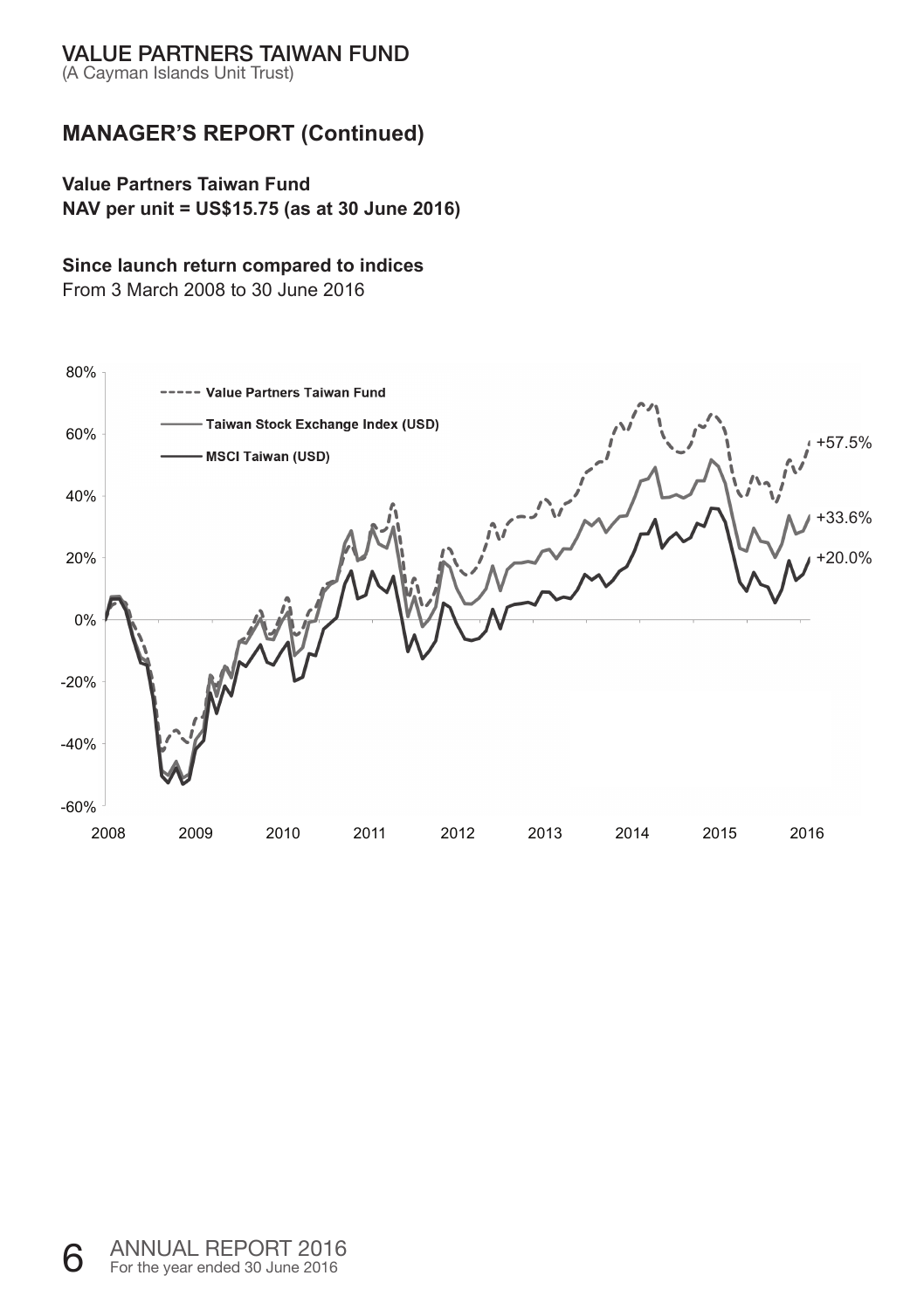## **STATEMENT OF RESPONSIBILITIES OF THE MANAGER AND THE TRUSTEE**

#### **Manager's responsibilities**

The Manager, Value Partners Hong Kong Limited, is required by the Code on Unit Trusts and Mutual Funds established by the Securities and Futures Commission of Hong Kong and the Trust Deed dated 30 January 2008 (as amended) to prepare financial statements for each annual accounting period which give a true and fair view of the financial position of Value Partners Taiwan Fund (the "Fund") at the end of that period and of the transactions for the period then ended. In preparing these financial statements, the Manager is required to:

- select suitable accounting policies and then apply them consistently;
- make judgements and estimates that are prudent and reasonable; and
- prepare the financial statements on the basis that the Fund will continue in operation unless it is inappropriate to presume this.

The Manager is also required to manage the Fund in accordance with the Trust Deed dated 30 January 2008 (as amended) and take reasonable steps for the prevention and detection of fraud and other irregularities.

#### **Trustee's responsibilities**

The Trustee, Bank of Bermuda (Cayman) Limited, is required to:

- ensure that the Fund is managed by the Manager in accordance with the Trust Deed dated 30 January 2008 (as amended) and that the investment and borrowing powers are complied with;
- satisfy itself that sufficient accounting and other records have been maintained;
- safeguard the property of the Fund and rights attaching thereto; and
- report to the unitholders for each annual accounting period on the conduct of the Manager in the management of the Fund.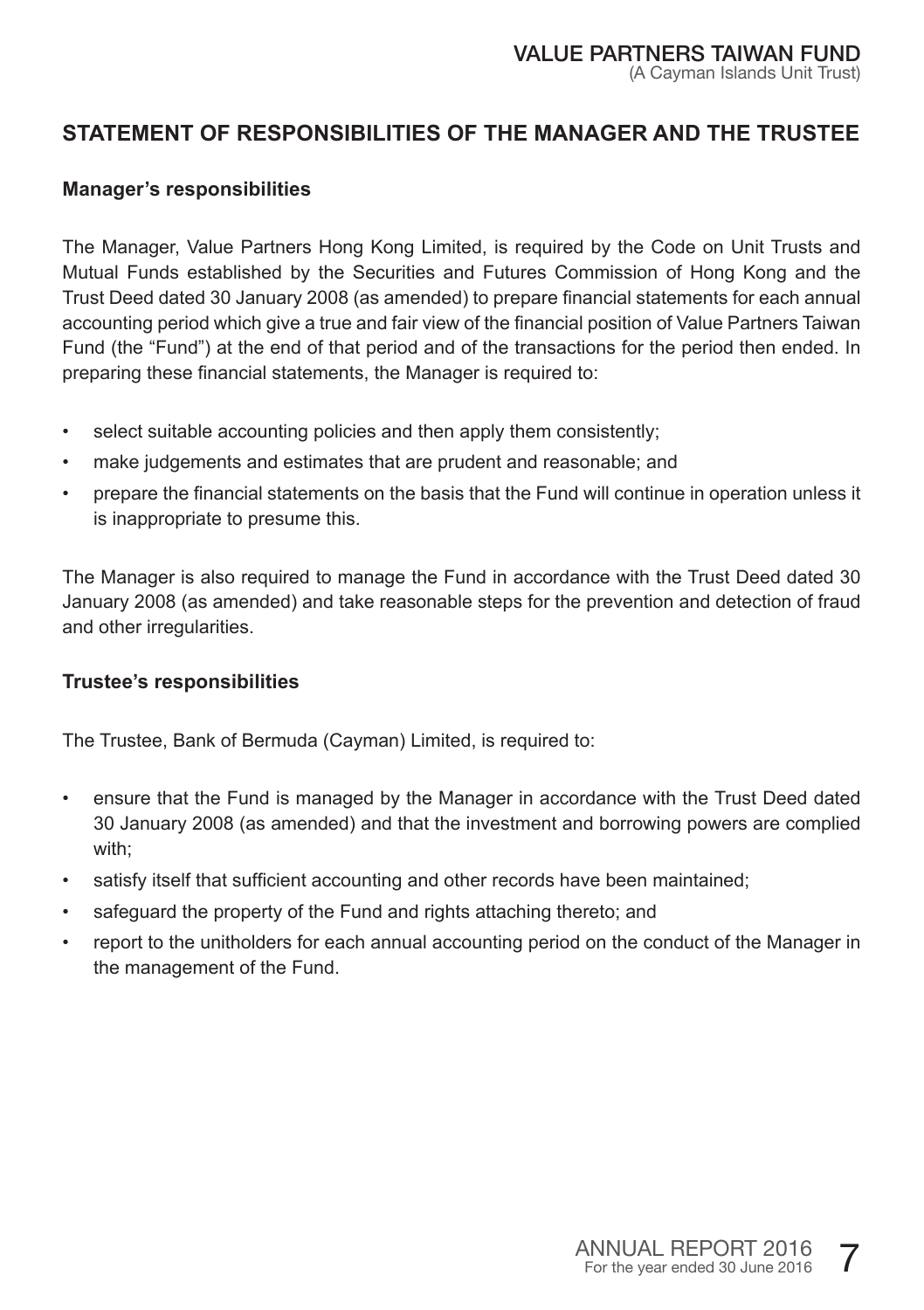(A Cayman Islands Unit Trust)

### **TRUSTEE'S REPORT**

We hereby confirm that, in our opinion, the Manager, Value Partners Hong Kong Limited, has, in all material respects, managed Value Partners Taiwan Fund in accordance with the provisions of the Trust Deed dated 30 January 2008 (as amended) for the year ended 30 June 2016.

For and on behalf of **Bank of Bermuda (Cayman) Limited** 

Trustee 14 October 2016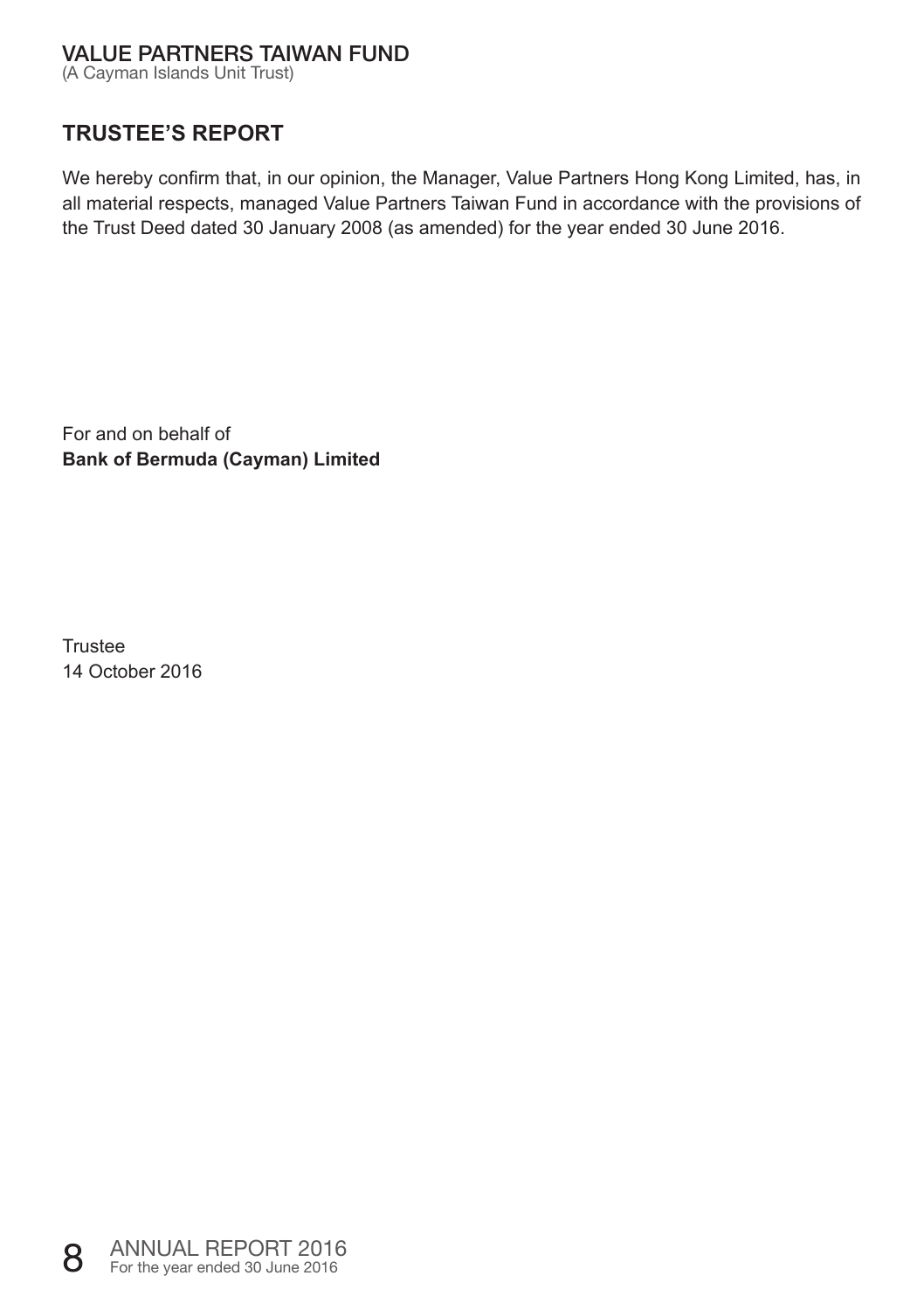### **INDEPENDENT AUDITOR'S REPORT TO THE TRUSTEE OF VALUE PARTNERS TAIWAN FUND**

*(A Cayman Islands Unit Trust)* 

#### **Report on the financial statements**

We have audited the accompanying financial statements of Value Partners Taiwan Fund (the "Fund") set out on pages 11 to 28, which comprise the statement of financial position as at 30 June 2016, and the statement of comprehensive income, statement of changes in net assets attributable to unitholders and statement of cash flows for the year then ended, and notes, comprising a summary of significant accounting policies and other explanatory information.

#### **Management's responsibility for the financial statements**

The Trustee and the Manager (the "Management") of the Fund are responsible for the preparation and fair presentation of financial statements in accordance with International Financial Reporting Standards, and are responsible for ensuring that the financial statements have been properly prepared in accordance with the relevant disclosure provisions of the Trust Deed dated 30 January 2008 (as amended) (the "Trust Deed"), and Appendix E of the Code on Unit Trusts and Mutual Funds issued by the Securities and Futures Commission of Hong Kong (the "SFC Code"), and for such internal control as the Management determines is necessary to enable the preparation of financial statements that are free from material misstatement, whether due to fraud or error.

#### **Auditor's responsibility**

Our responsibility is to express an opinion on these financial statements based on our audit. We conducted our audit in accordance with International Standards on Auditing. Those standards require that we comply with ethical requirements and plan and perform the audit to obtain reasonable assurance about whether the financial statements are free from material misstatement. We are also required to assess whether the financial statements of the Fund have been properly prepared, in all material respects, in accordance with the relevant disclosure provisions of the Trust Deed and the SFC Code.

An audit involves performing procedures to obtain audit evidence about the amounts and disclosures in the financial statements. The procedures selected depend on the auditor's judgment, including the assessment of the risks of material misstatement of the financial statements, whether due to fraud or error. In making those risk assessments, the auditor considers internal control relevant to the entity's preparation and fair presentation of financial statements in order to design audit procedures that are appropriate in the circumstances, but not for the purpose of expressing an opinion on the effectiveness of the entity's internal control. An audit also includes evaluating the appropriateness of accounting policies used and the reasonableness of accounting estimates made by management, as well as evaluating the overall presentation of the financial statements.

We believe that the audit evidence we have obtained is sufficient and appropriate to provide a basis for our audit opinion.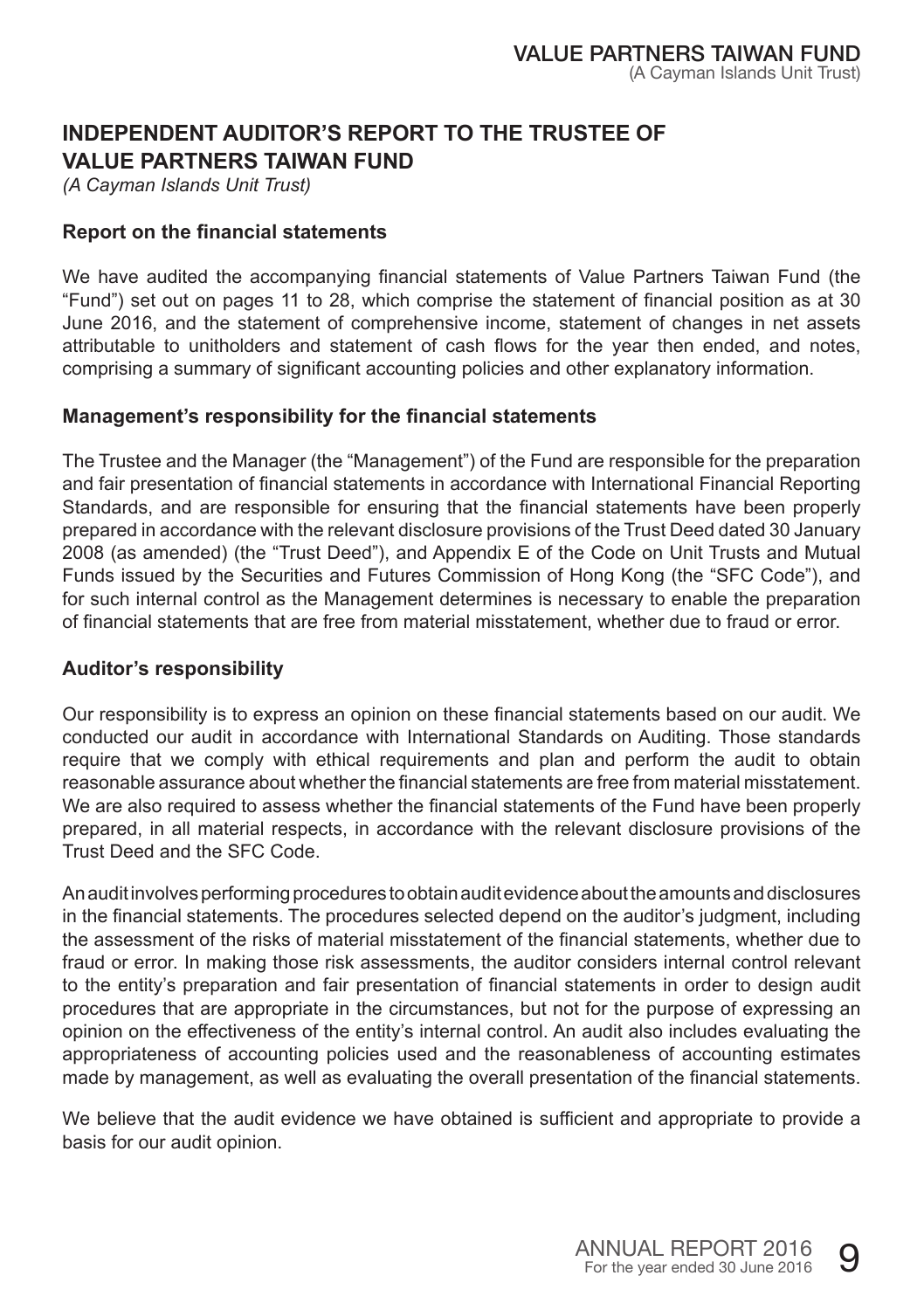(A Cayman Islands Unit Trust)

# **INDEPENDENT AUDITOR'S REPORT TO THE TRUSTEE OF VALUE PARTNERS TAIWAN FUND (Continued)**

*(A Cayman Islands Unit Trust)* 

#### **Opinion**

In our opinion, the financial statements present fairly, in all material respects, the financial position of the Fund as at 30 June 2016, and of its financial transactions and cash flows for the year then ended in accordance with International Financial Reporting Standards.

#### **Report on other legal and regulatory disclosure requirements**

In our opinion, the financial statements have been properly prepared, in all material respects, in accordance with the relevant disclosure provisions of the Trust Deed and the SFC Code.

#### **Other matters**

This report, including the opinion, has been prepared for and only for the trustee represented by the Fund in accordance with the terms of our engagement letter dated 21 October 2015 and for no other purpose. We do not, in giving this opinion, accept or assume responsibility for any other purpose or to any other person to whom this report is shown or into whose hands it may come save where expressly agreed by our prior consent in writing.

**PricewaterhouseCoopers**  Cayman Islands 14 October 2016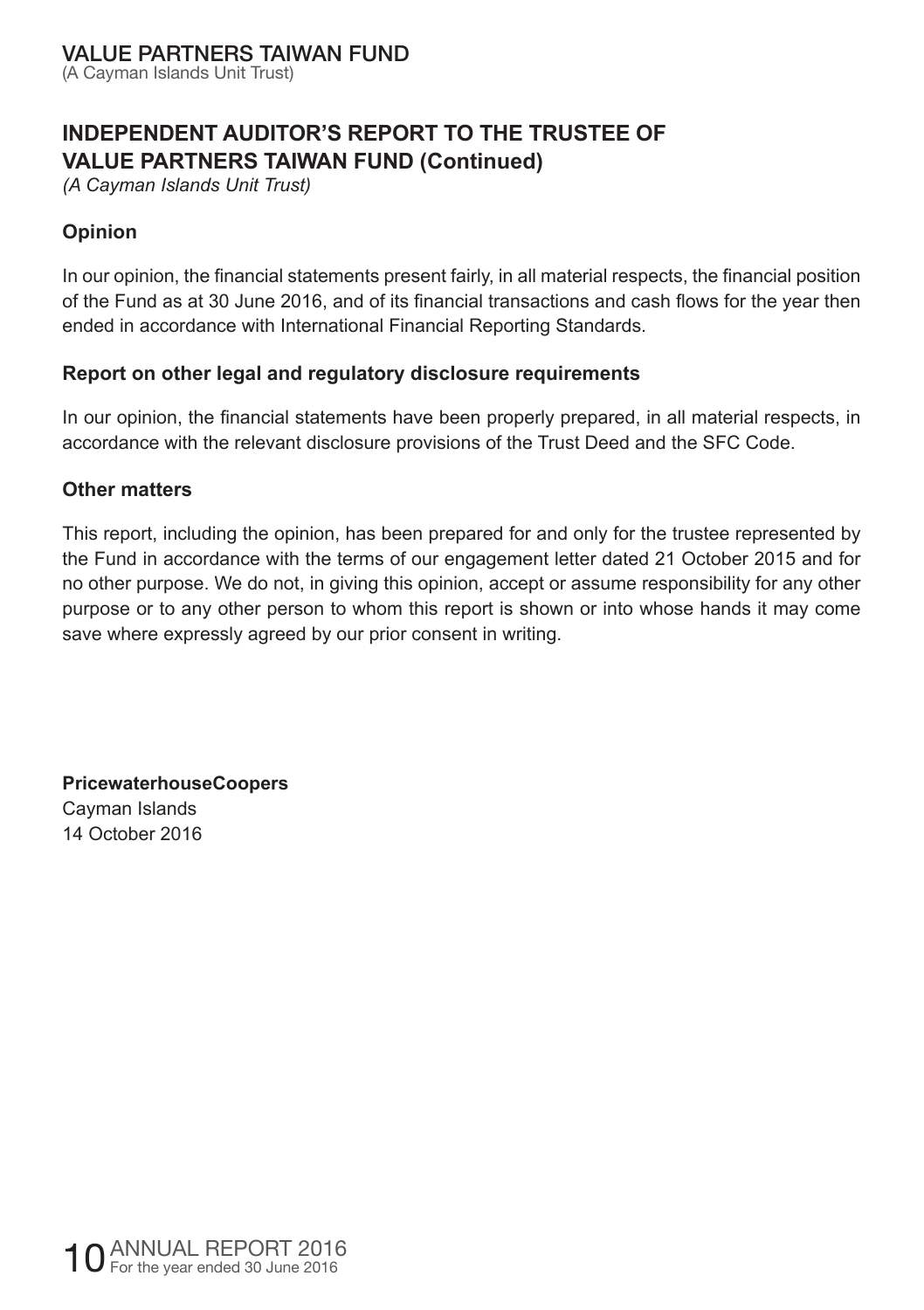### **STATEMENT OF FINANCIAL POSITION**

*AS AT 30 JUNE 2016* 

|                                                       |      | 2016       | 2015       |
|-------------------------------------------------------|------|------------|------------|
|                                                       | Note | US\$       | US\$       |
| <b>Assets</b>                                         |      |            |            |
| Financial assets at fair value through profit or loss | 3(d) | 58,882,673 | 67,661,484 |
| Amounts receivable on sales of investments            |      | 358,492    | 3,713      |
| Amounts receivable on issue of units                  |      | 1,285,764  | 64         |
| Dividends and interest receivables                    |      | 471,999    | 362,536    |
| <b>Bank balances</b>                                  |      | 5,063,070  | 7,775,755  |
| <b>Total assets</b>                                   |      | 66,061,998 | 75,803,552 |
| <b>Liabilities</b>                                    |      |            |            |
| Amounts payable on purchases of investments           |      | 618,854    | 754,778    |
| Amounts payable on redemption of units                |      | 68,021     | 1,752,544  |
| Management fee payable                                | 5(a) | 66,728     | 81,578     |
| Accruals and other payables                           |      | 44,351     | 42,033     |
| <b>Total liabilities</b>                              |      | 797,954    | 2,630,933  |
| Net assets attributable to unitholders                | 4    | 65,264,044 | 73,172,619 |

Signed by:

**Value Partners Hong Kong Limited**, *Manager* **Bank of Bermuda (Cayman) Limited,** *Trustee*

The notes on pages 15 to 28 are an integral part of these financial statements.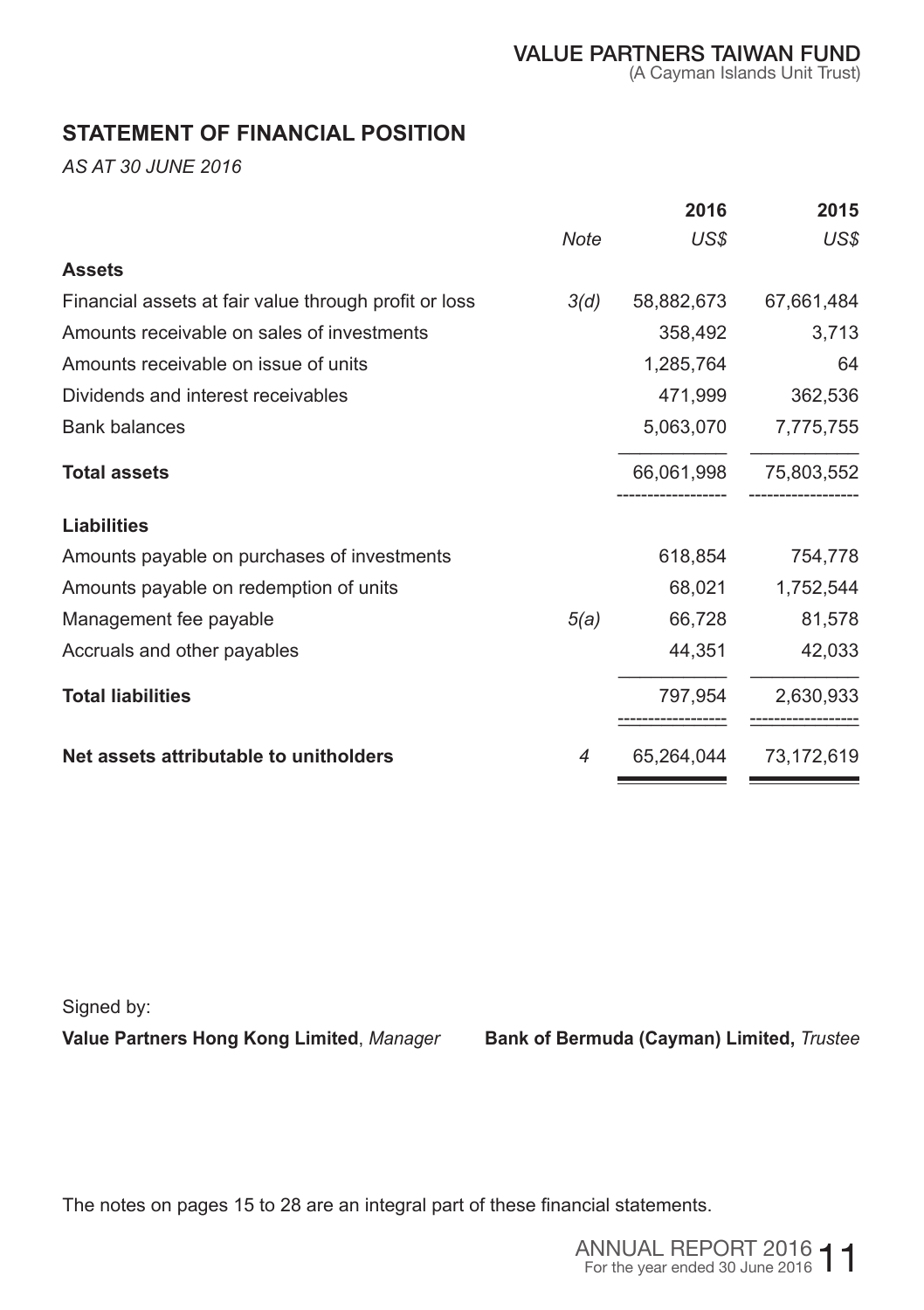(A Cayman Islands Unit Trust)

# **STATEMENT OF COMPREHENSIVE INCOME**

*FOR THE YEAR ENDED 30 JUNE 2016* 

|                                               | 2016        | 2015                |
|-----------------------------------------------|-------------|---------------------|
| Note                                          | US\$        | US\$                |
| <b>Income</b>                                 |             |                     |
| <b>Dividends</b>                              | 2,662,493   | 3,479,360           |
| Interest on bank deposits                     | 205         | 354                 |
| Net realised loss on investments              | (5,650,904) | (515, 289)          |
| Change in unrealised gain/loss on investments | 4,047,187   | (4,687,901)         |
| Net foreign exchange loss                     | (558, 670)  | (144, 475)          |
| Total net income/(loss)                       |             | 500,311 (1,867,951) |
| <b>Expenses</b>                               |             |                     |
| 5(a)<br>Management fee                        | 800,396     | 826,816             |
| Trustee fee<br>5(c)                           | 111,854     | 115,446             |
| Transaction handling fee                      | 603,699     | 842,020             |
| Safe custody and bank charges                 | 64,230      | 71,564              |
| Auditor's remuneration                        | 35,720      | 35,450              |
| Legal and professional fees                   | 24,035      | 13,045              |
| Other operating expenses                      | 93,731      | 114,277             |
| <b>Total operating expenses</b>               | 1,733,665   | 2,018,618           |
| Loss before tax                               | (1,233,354) | (3,886,569)         |
| Withholding tax on dividend income<br>6(c)    | (559, 073)  | (595, 999)          |
| Loss for the year                             | (1,792,427) | (4,482,568)         |

The notes on pages 15 to 28 are an integral part of these financial statements.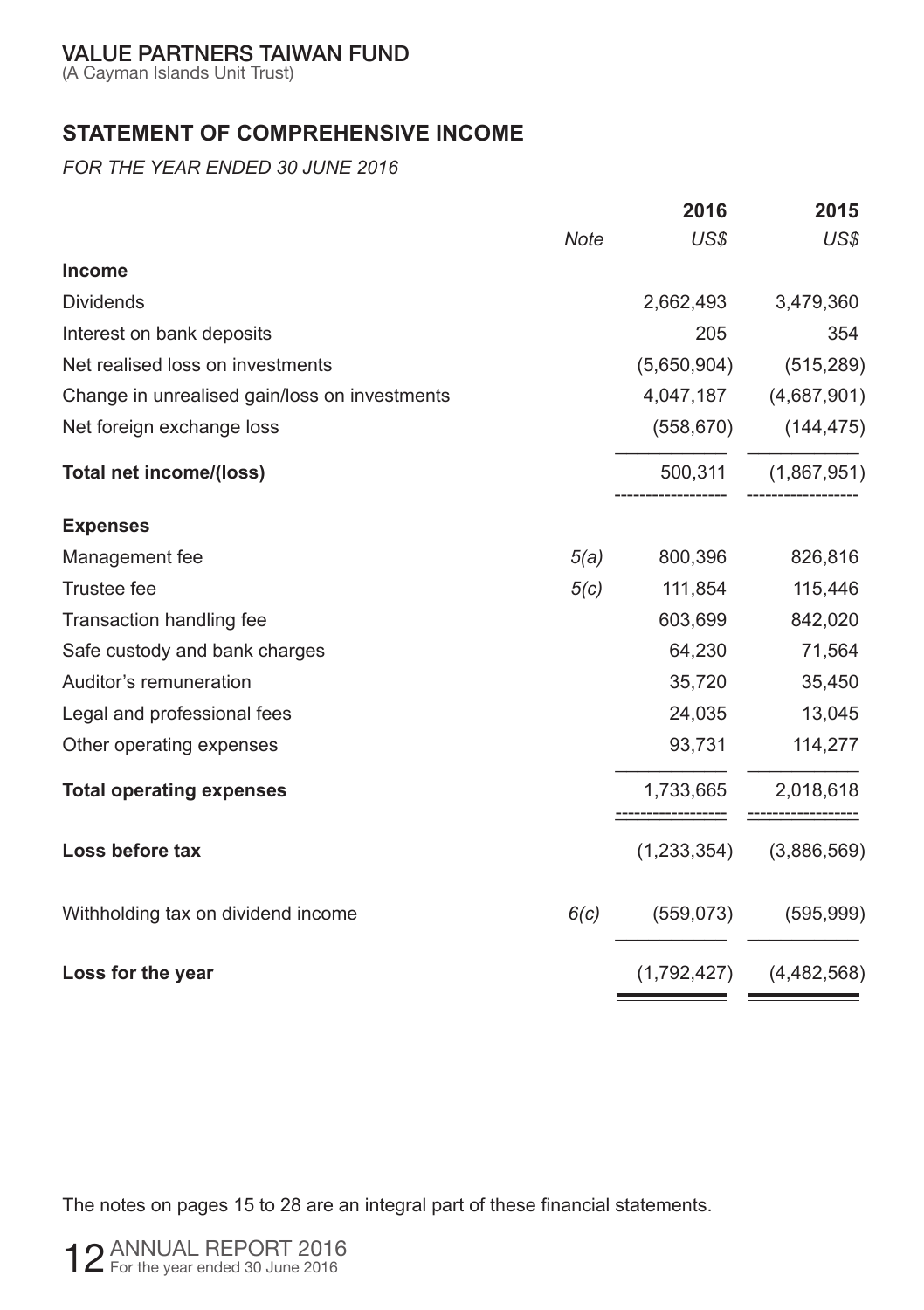### **STATEMENT OF CHANGES IN NET ASSETS ATTRIBUTABLE TO UNITHOLDERS**

*FOR THE YEAR ENDED 30 JUNE 2016* 

|                                                      | 2016          | 2015           |
|------------------------------------------------------|---------------|----------------|
|                                                      | US\$          | US\$           |
| Net assets attributable to unitholders as at 1 July  | 73,172,619    | 71,112,122     |
| Issue of units                                       | 3,736,730     | 19.918.364     |
| Redemption of units                                  | (9,852,878)   | (13, 375, 299) |
| Net (decrease)/increase from capital transactions    | (6, 116, 148) | 6,543,065      |
| Loss for the year                                    | (1,792,427)   | (4,482,568)    |
| Net assets attributable to unitholders as at 30 June | 65,264,044    | 73,172,619     |

The notes on pages 15 to 28 are an integral part of these financial statements.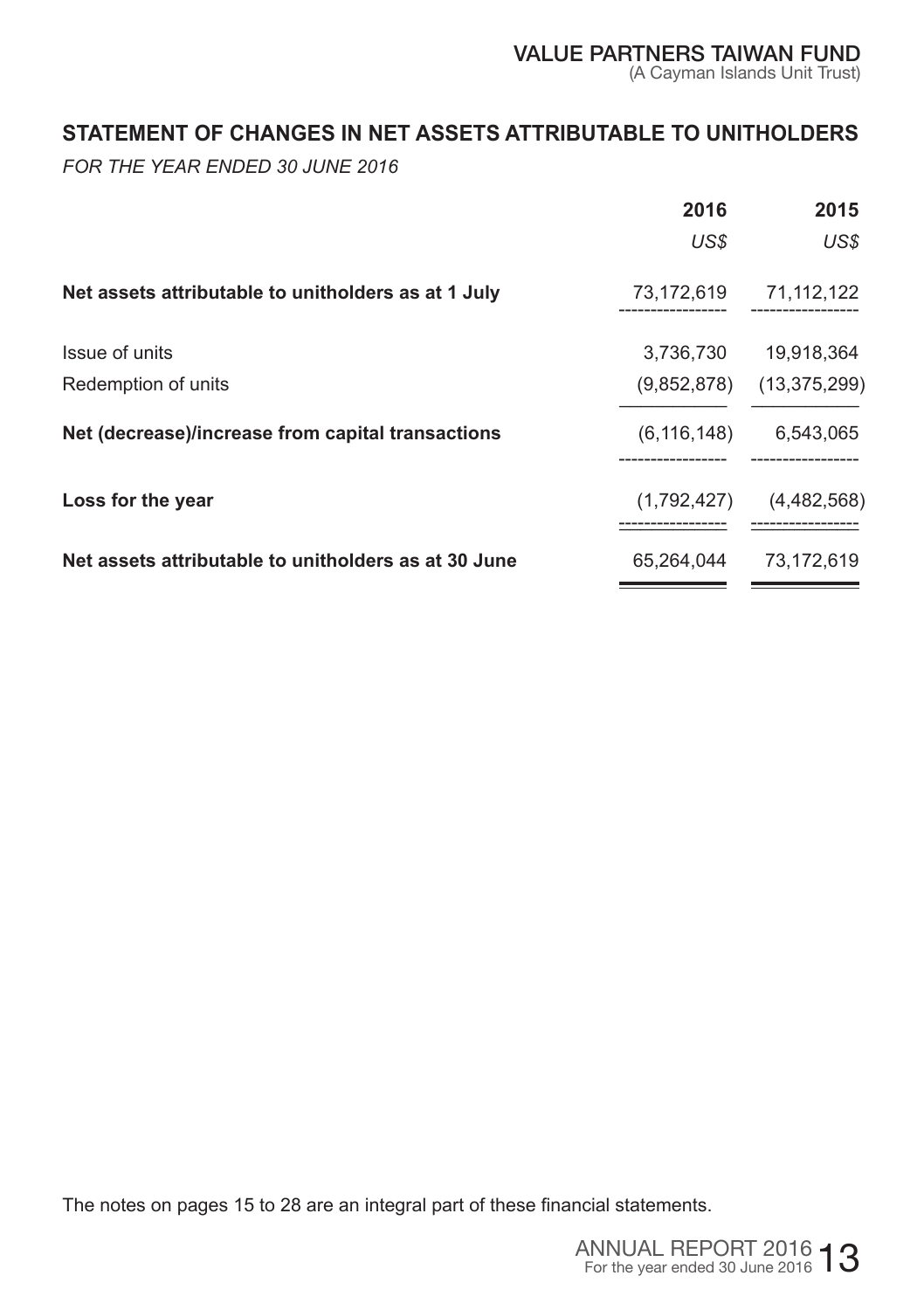(A Cayman Islands Unit Trust)

# **STATEMENT OF CASH FLOWS**

*FOR THE YEAR ENDED 30 JUNE 2016* 

|                                                                   | 2016           | 2015           |
|-------------------------------------------------------------------|----------------|----------------|
|                                                                   | US\$           | US\$           |
| Cash flows from operating activities                              |                |                |
| Loss for the year                                                 | (1,792,427)    | (4,482,568)    |
| Adjustments for:                                                  |                |                |
| <b>Dividends</b>                                                  | (2,662,493)    | (3,479,360)    |
| Interest on bank deposits                                         | (205)          | (354)          |
| Withholding tax on dividend income                                | 559,073        | 595,999        |
|                                                                   | (3,896,052)    | (7,366,283)    |
| Decrease in financial assets at fair value through profit or loss | 8,778,811      | 1,779,163      |
| (Increase)/decrease in amounts receivable on sales of investments | (354, 779)     | 651,836        |
| Decrease in amounts payable on purchases of investments           | (135, 924)     | (523, 507)     |
| Decrease in management fee payable, performance fee payable,      |                |                |
| accruals and other payables                                       | (12, 532)      | (2,230,456)    |
| Cash generated from/(used in) operations                          | 4,379,524      | (7,689,247)    |
| Dividends received                                                | 2,553,026      | 3,178,819      |
| Interest on bank deposits received                                | 209            | 350            |
| Withholding tax on dividends paid                                 | (559, 073)     | (595, 999)     |
| Net cash inflow/(outflow) from operating activities               | 6,373,686      | (5, 106, 077)  |
| Cash flows from financing activities                              |                |                |
| Proceeds from issue of units                                      | 2,451,030      | 19,921,425     |
| Payments on redemption of units                                   | (11, 537, 401) | (11, 622, 755) |
| Net cash (outflow)/inflow from financing activities               | (9,086,371)    | 8,298,670      |
| Net (decrease)/increase in cash and cash equivalents              | (2,712,685)    | 3,192,593      |
| Cash and cash equivalents as at 1 July                            | 7,775,755      | 4,583,162      |
| Cash and cash equivalents as at 30 June,                          |                |                |
| representing bank balances                                        | 5,063,070      | 7,775,755      |
|                                                                   |                |                |

The notes on pages 15 to 28 are an integral part of these financial statements.

14 ANNUAL REPORT 2016 For the year ended 30 June 2016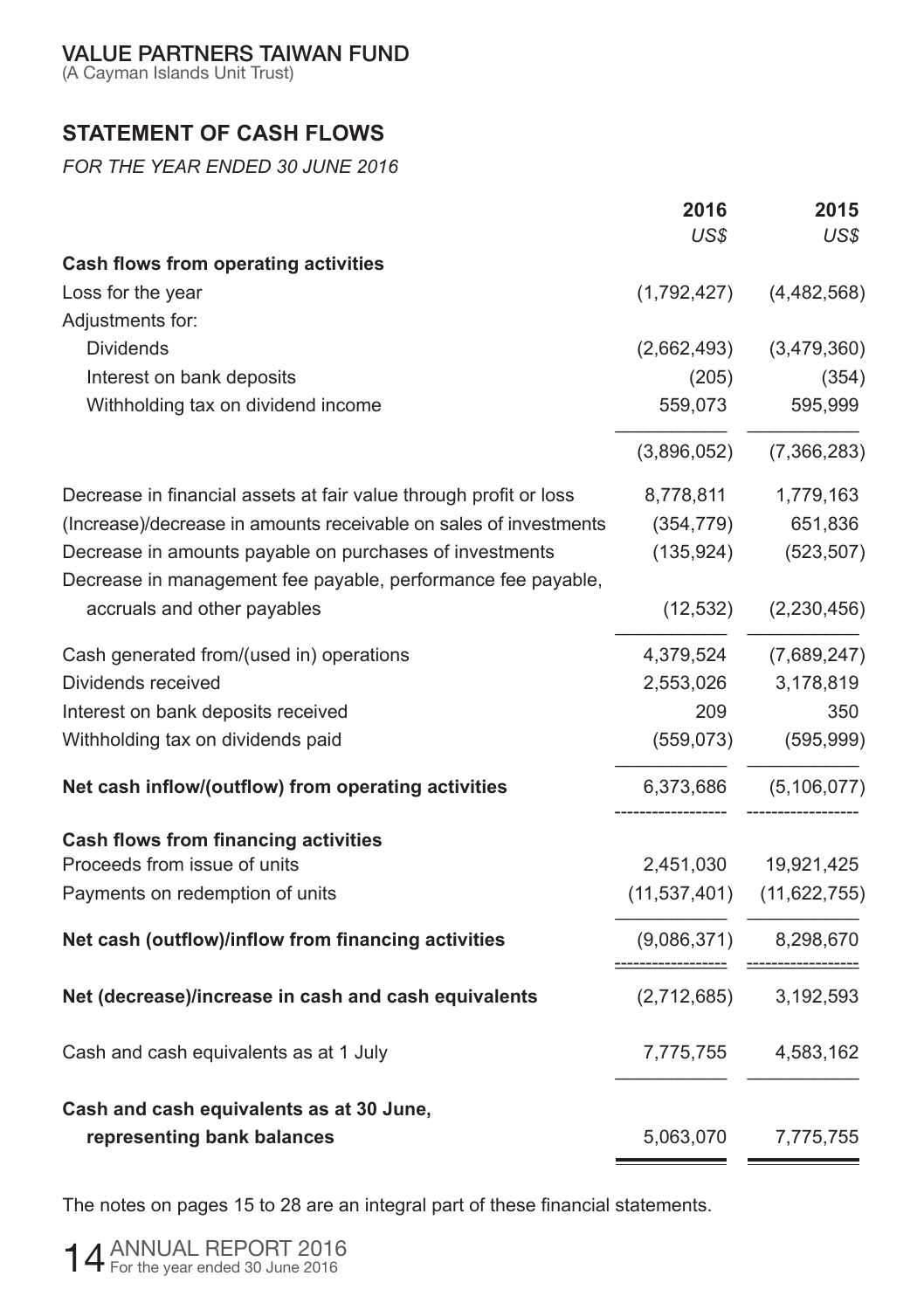# **NOTES TO THE FINANCIAL STATEMENTS**

# **1 GENERAL INFORMATION**

Value Partners Taiwan Fund (the "Fund") is an open-ended unit trust established by the Trust Deed dated 30 January 2008 (as amended). The Fund is registered under the Mutual Funds Law (revised) of the Cayman Islands, governed by the laws of the Cayman Islands and regulated by the Cayman Islands Monetary Authority. Besides, the Fund is authorised by the Securities and Futures Commission of Hong Kong and is required to comply with the Code on Unit Trusts and Mutual Funds established by the Securities and Futures Commission of Hong Kong (the "Code").

The Fund's investment objective is to achieve long-term capital growth through primarily investing in equity and equity-linked securities of companies that are listed on (a) the Taiwan Stock Exchange; (b) the Gre Tai Securities Market; or (c) any stock exchange but which have their main operations or majority of assets in or derive the majority of their income from Taiwan. This includes companies incorporated and/or quoted outside Taiwan. The Fund's investment activities are managed by Value Partners Hong Kong Limited (the "Manager"). The Fund's administration is delegated to HSBC Institutional Trust Services (Asia) Limited, an affiliate of Bank of Bermuda (Cayman) Limited (the "Trustee"). The principal office of the Fund is P.O. Box 513, HSBC House, 68 West Bay Road, Grand Cayman KY1-1106, Cayman Islands.

# **2 SIGNIFICANT ACCOUNTING POLICIES**

The principal accounting policies applied in the preparation of these financial statements are set out below. These policies have been consistently applied to all the years presented, unless otherwise stated.

### **(a) Basis of preparation**

The financial statements have been prepared in accordance with International Financial Reporting Standards ("IFRS"). They have been prepared under the historical cost convention, as modified by the revaluation of financial assets at fair value through profit or loss.

The preparation of financial statements in conformity with IFRS requires the use of accounting estimates. It also requires the exercise of judgment in the process of applying the Fund's accounting policies.

All references to net assets throughout this document refer to net assets attributable to unitholders unless otherwise stated.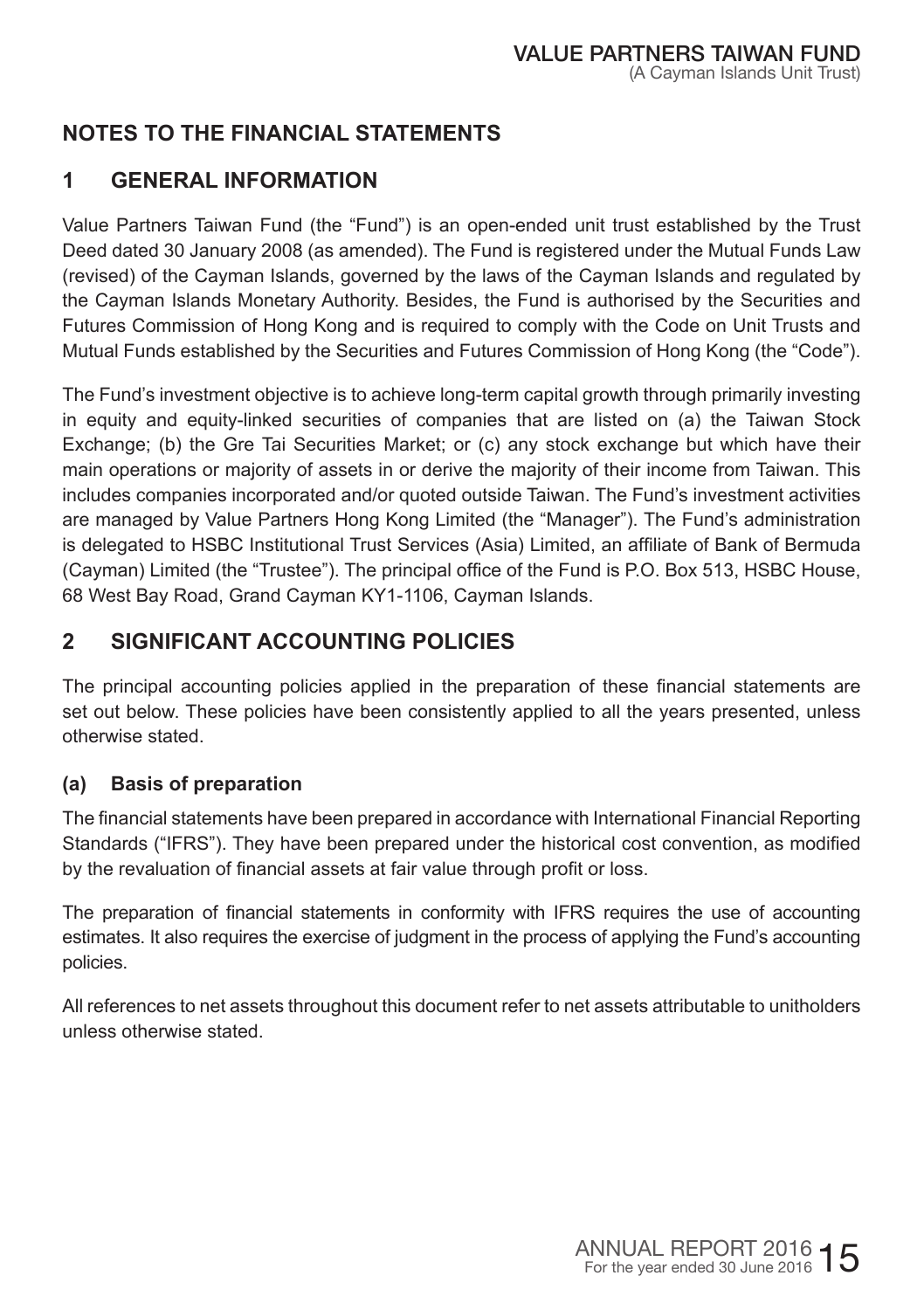(A Cayman Islands Unit Trust)

# **NOTES TO THE FINANCIAL STATEMENTS (Continued)**

# **2 SIGNIFICANT ACCOUNTING POLICIES (Continued)**

### **(a) Basis of preparation (Continued)**

### *Standards that are not yet effective and have not been early adopted by the Fund*

IFRS 9 "Financial instruments", addresses the classification, measurement and recognition of financial assets and financial liabilities. The complete version of IFRS 9 was issued in July 2014. It replaces the guidance in IAS 39 that relates to the classification and measurement of financial instruments. IFRS 9 retains but simplifies the mixed measurement model and establishes three primary measurement categories for financial assets: amortised cost, fair value through other comprehensive income ("OCI") and fair value through profit and loss. The basis of classification depends on the entity's business model and the contractual cash flow characteristics of the financial asset. Investments in equity instruments are required to be measured at fair value through profit or loss with the irrevocable option at inception to present changes in fair value in OCI not recycling. There is now a new expected credit losses model that replaces the incurred loss impairment model used in IAS 39. There were no changes to classification and measurement for financial liabilities at fair value through profit and loss, except for the requirement to recognise changes in own credit risk in other comprehensive income. The standard is effective for accounting periods beginning on or after 1 January 2018. Early adoption is permitted. The Fund is yet to assess IFRS 9's full impact.

There are no other IFRSs or IFRIC Interpretations that are not yet effective that would be expected to have a material impact on the Fund.

### **(b) Financial assets at fair value through profit or loss**

### *(i) Classification*

The Fund classifies its investments as financial assets at fair value through profit or loss. These financial assets are classified as held for trading.

### *(ii) Recognition/derecognition*

Regular purchases and sales of investments are recognised on the trade date - the date on which the Fund commits to purchase or sell the investment. Investments are derecognised when the rights to receive cash flows from the investments have expired or the Fund has transferred substantially all risks and rewards of ownership.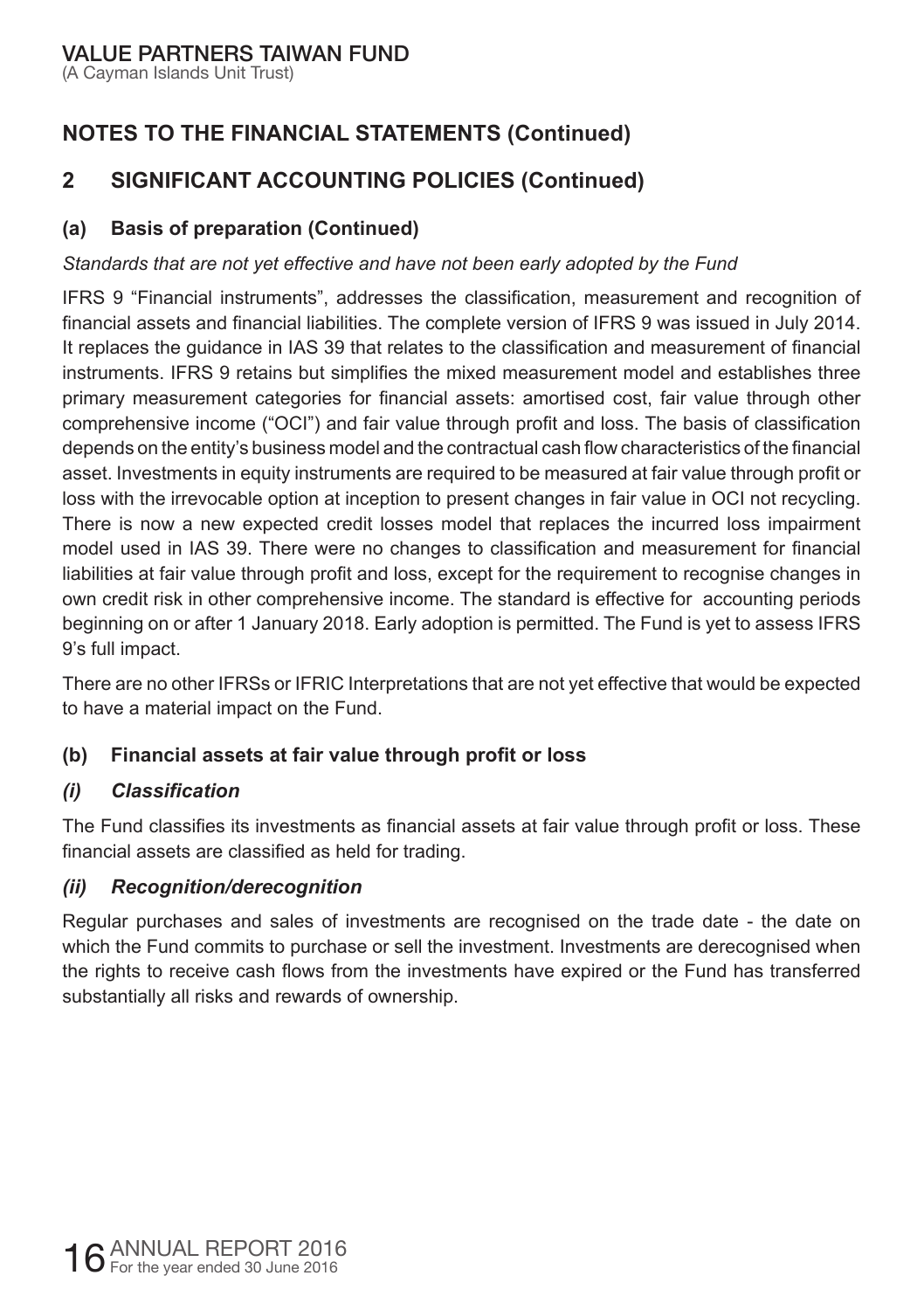# **2 SIGNIFICANT ACCOUNTING POLICIES (Continued)**

# **(b) Financial assets at fair value through profit or loss (Continued)**

### *(iii) Measurement*

Financial assets at fair value through profit or loss are initially recognised at fair value. Transaction costs are expensed in the statement of comprehensive income. Subsequent to initial recognition, all financial assets at fair value through profit or loss are measured at fair value. Gains and losses arising from changes in the fair value of financial assets at fair value through profit or loss are presented in the statement of comprehensive income in the year in which they arise.

### *(iv) Fair value estimation*

Fair value is the price that would be received to sell an asset or paid to transfer a liability in an orderly transaction between market participants at the measurement date.

The fair value of financial assets and liabilities traded in active markets (such as publicly traded derivatives and trading securities) are based on last traded prices at the close of trading on the reporting date. An active market is a market in which transactions for the asset or liability take place with sufficient frequency and volume to provide pricing information on an ongoing basis.

Over-the-counter derivatives that are not traded in an active market is determined by using broker quotes or valuation techniques.

### *(v) Transfer between levels of fair value hierarchy*

Transfers between levels of the fair value hierarchy are deemed to have occurred at the beginning of the reporting period.

### **(c) Income**

Dividend income is recognised when the right to receive payment is established.

Interest income is recognised in the statement of comprehensive income on a time-proportionate basis using the effective interest method.

### **(d) Expenses**

Expenses are accounted for on an accrual basis.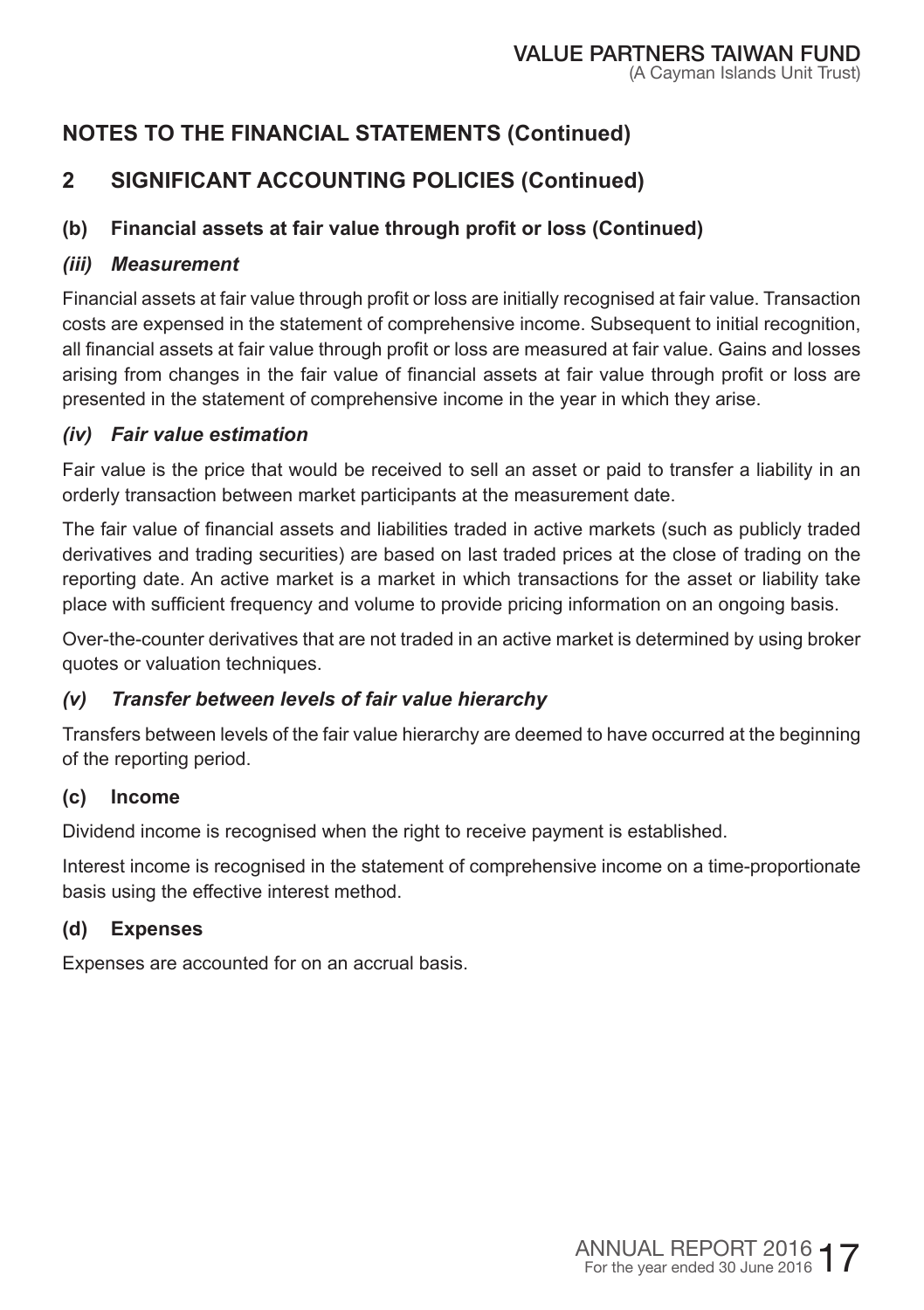(A Cayman Islands Unit Trust)

# **NOTES TO THE FINANCIAL STATEMENTS (Continued)**

# **2 SIGNIFICANT ACCOUNTING POLICIES (Continued)**

#### **(e) Foreign currency translation**

The financial statements are presented in the United States dollar, which is the Fund's functional and presentation currency.

The Fund has adopted the United States dollar as the functional currency of the Fund since the subscriptions and redemptions of the Fund are mainly transacted in United States dollars. In addition, performance measurement and reporting to the unitholders as well as settlement of fees and expenses are carried out in United States dollars.

Foreign currency transactions are translated into the functional currency using the exchange rates prevailing at the dates of the transactions. Foreign exchange gains and losses resulting from the settlement of such transactions and from the translation at year-end exchange rates of assets and liabilities denominated in foreign currencies are recognised in the statement of comprehensive income.

#### **(f) Taxation**

The Fund currently incurs withholding tax imposed by certain countries on investment income and capital gains. Such income is recorded gross of withholding tax in the statement of comprehensive income.

#### **(g) Cash and cash equivalents**

Cash and cash equivalents include cash in hand, deposits held at call with banks, other shortterm highly liquid investments with original maturities of 3 months or less.

#### **(h) Redeemable units**

The net asset value per unit is computed for each dealing day. The price at which units are issued or redeemed is calculated by reference to the net asset value per unit as at the close of business on the relevant dealing day.

Units of the Fund are redeemable at the options of the unitholders and are classified as equity in the statement of financial position which represents the net assets attributable to unitholders (or "net asset value" or "net assets" or "NAV"). The units are entitled to dividends and payment of a proportionate share based on the Fund's net asset value per unit on the redemption day.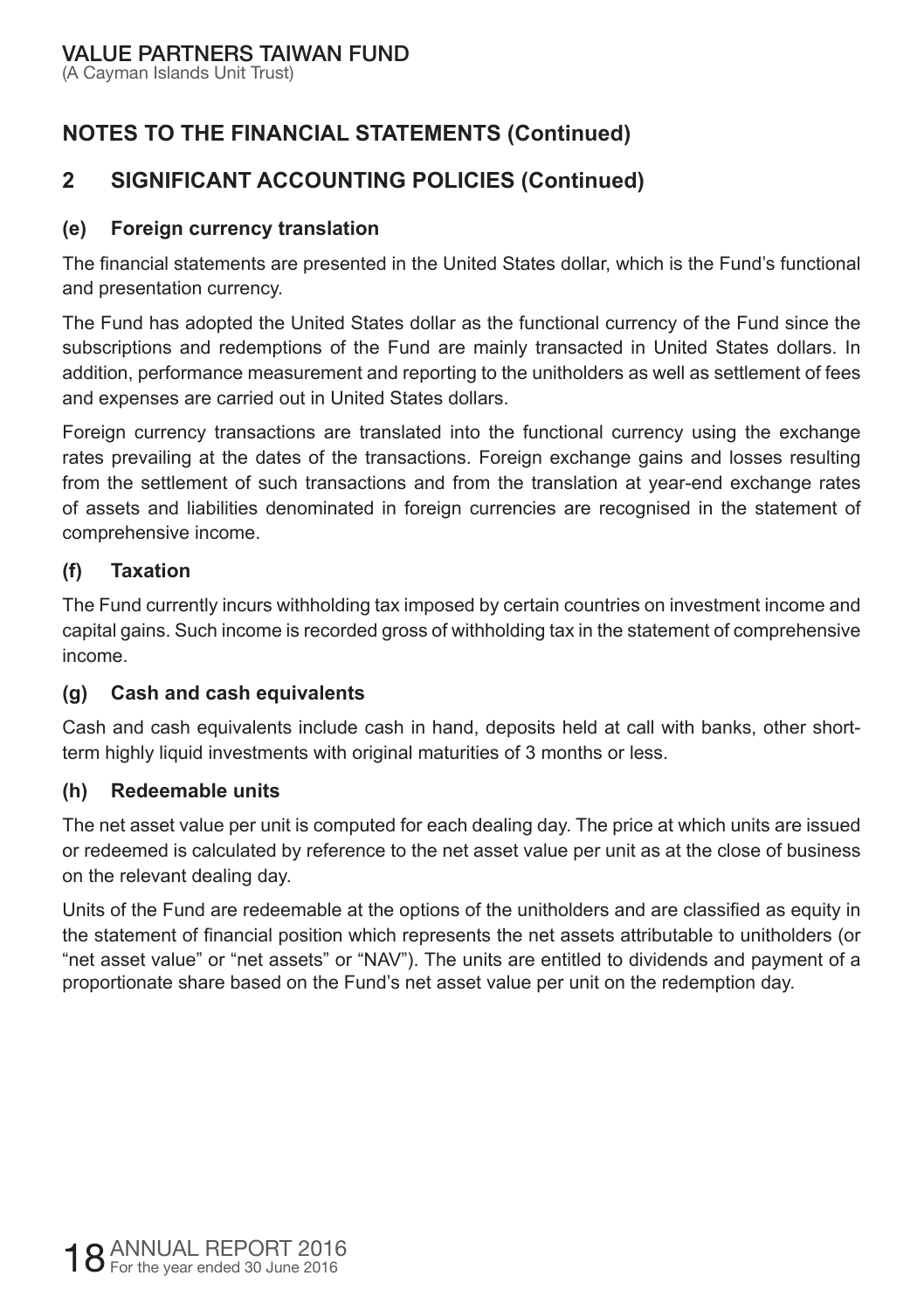# **3 FINANCIAL RISK MANAGEMENT**

The Fund's activities expose it to a variety of financial risks: market risk (including foreign exchange risk, price risk and interest rate risk), credit and counterparty risk and liquidity risk.

The risks and respective risk management policies employed by the Fund to manage these risks are discussed below:

#### **(a) Market risk**

#### *(i) Foreign exchange risk*

The Fund may hold assets denominated in currencies other than the United States dollar, the functional currency, it may therefore be exposed to foreign exchange risk. The Fund's overall currency positions are monitored on a regular basis by the Manager.

The table below includes both monetary and non-monetary assets and liabilities held in foreign currencies together with the percentage of reasonable possible change in foreign exchange rates and the estimated impact on net assets.

|                                                          |                                                      | <b>Total net foreign</b><br>currency exposures      |                           |                                                     |
|----------------------------------------------------------|------------------------------------------------------|-----------------------------------------------------|---------------------------|-----------------------------------------------------|
|                                                          | Non-<br>monetary<br>net assets<br>US\$<br>equivalent | <b>Monetary</b><br>net assets<br>US\$<br>equivalent | Percentage<br>change<br>℅ | <b>Estimated</b><br>impact on<br>net assets<br>US\$ |
| As at 30 June 2016<br>Taiwan dollar                      | 58,882,673                                           | 5,252,143                                           | $+/-5$                    | $+/-3.206.741$                                      |
| As at 30 June 2015<br>Hong Kong dollar*<br>Taiwan dollar | 67,661,484                                           | 46,228<br>4,622,371                                 | $+/-0$<br>$+/-5$          | $+/-3,614,193$                                      |

\* *The Hong Kong dollar is currently linked to the United States dollar, the functional currency, within a narrow range, and is therefore not exposed to significant foreign exchange risk.*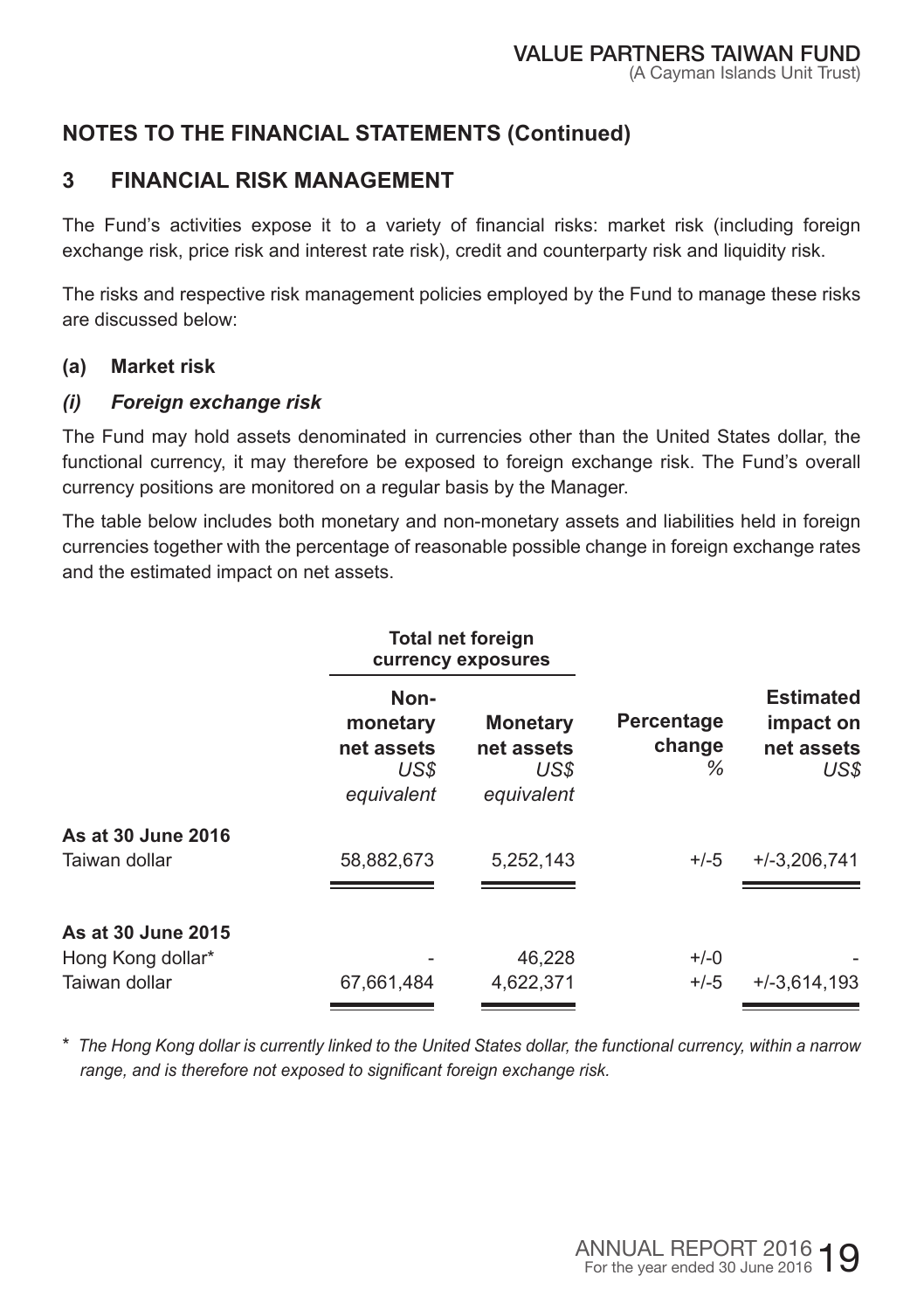(A Cayman Islands Unit Trust)

# **NOTES TO THE FINANCIAL STATEMENTS (Continued)**

# **3 FINANCIAL RISK MANAGEMENT (Continued)**

#### **(a) Market risk (Continued)**

#### *(ii) Price risk*

The Manager manages price risk primarily through diversification of the portfolio and through a careful selection of securities and other financial instruments within specified limits as stated in the Explanatory Memorandum. The Fund's overall market positions are monitored on a daily basis by the Manager.

The Fund's overall market exposures at the reporting date were as follows:

|                                                                      | % of net assets |        |  |
|----------------------------------------------------------------------|-----------------|--------|--|
|                                                                      | 2016            | 2015   |  |
| <b>Listed equity securities</b>                                      |                 |        |  |
| Taiwan                                                               | 90.22           | 92.47  |  |
|                                                                      |                 |        |  |
| The table below shows the analysis of equity securities by industry. |                 |        |  |
|                                                                      | 2016            | 2015   |  |
|                                                                      | $\%$            | $\%$   |  |
| Information technology                                               | 57.00           | 61.46  |  |
| Telecommunication services                                           | 12.82           | 1.97   |  |
| Financials                                                           | 7.43            | 13.95  |  |
| Consumer discretionary                                               | 6.84            | 1.48   |  |
| Industrials                                                          | 6.69            | 4.27   |  |
| Consumer staples                                                     | 5.34            | 3.07   |  |
| <b>Materials</b>                                                     | 2.11            | 8.38   |  |
| Real estates                                                         | 1.77            | 1.84   |  |
| Energy                                                               |                 | 2.17   |  |
| Healthcare                                                           |                 | 1.41   |  |
|                                                                      | 100.00          | 100.00 |  |

As at 30 June 2016, the Fund had exposure to 1 security (2015: nil) greater than 10% of net assets.

|                                              | <b>Fair value</b><br>US\$ | % of net assets |
|----------------------------------------------|---------------------------|-----------------|
| As at 30 June 2016                           |                           |                 |
| Taiwan Semiconductor Manufacturing Co., Ltd. | 6.725.493                 | 10.31           |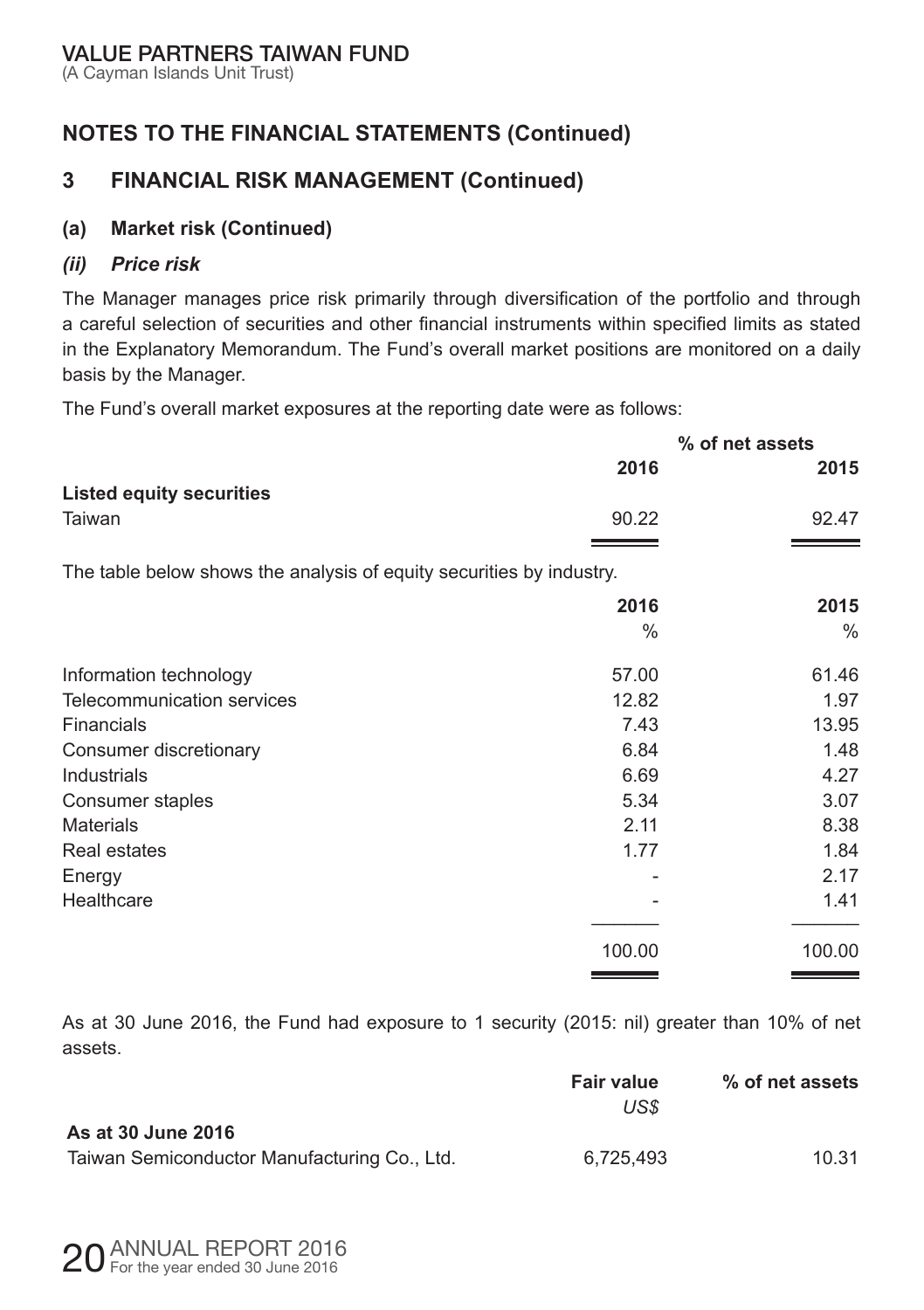# **3 FINANCIAL RISK MANAGEMENT (Continued)**

### **(a) Market risk (Continued)**

#### *(ii) Price risk (Continued)*

The table below summarises the sensitivity of the Fund's portfolio of listed equity securities to equity price movements. The analysis is based on the assumptions that the Taiwan Stock Exchange Index increased/decreased with all other variables held constant and that the fair value of the Fund's portfolio of listed equity securities moved according to their historical correlation with the index. The Fund is not directly correlated with any market indices. The index should be used for guidance and performance comparison purposes only. The Manager does not manage price risk with reference to any market index.

|                             | Percentage<br>change |         |                 | <b>Estimated impact</b><br>on net assets |
|-----------------------------|----------------------|---------|-----------------|------------------------------------------|
|                             | 2016                 | 2015    | 2016            | 2015                                     |
|                             | ℅                    | %       | US\$            | US\$                                     |
| Taiwan Stock Exchange Index | $+/-30$              | $+/-30$ | $+/-15.935.045$ | $+/-20,438,163$                          |

#### *(iii) Interest rate risk*

The majority of the Fund's financial assets and liabilities are non-interest bearing. As a result, the Fund is not subject to significant amounts of risk due to fluctuations in the prevailing levels of market interest rates.

Bank balances are subject to interest rate risk as the return is derived from the current inter-bank lending rates; however, the interest rate risk is not actively managed as it is not considered significant. As a result, no sensitivity analysis was deemed necessary.

### **(b) Credit and counterparty risk**

The Fund limits its exposure to credit risk by transacting the majority of its securities and contractual commitment activities with broker-dealers, banks and regulated exchanges that the Manager considers to be well established. All transactions are settled/paid for upon delivery using approved and reputable brokers. The risk of default is considered minimal since delivery of securities sold is only made when the broker has received payment. In a purchase, payment is only made when the securities have been received by the broker. If either party fails to meet its obligation, the trade will fail.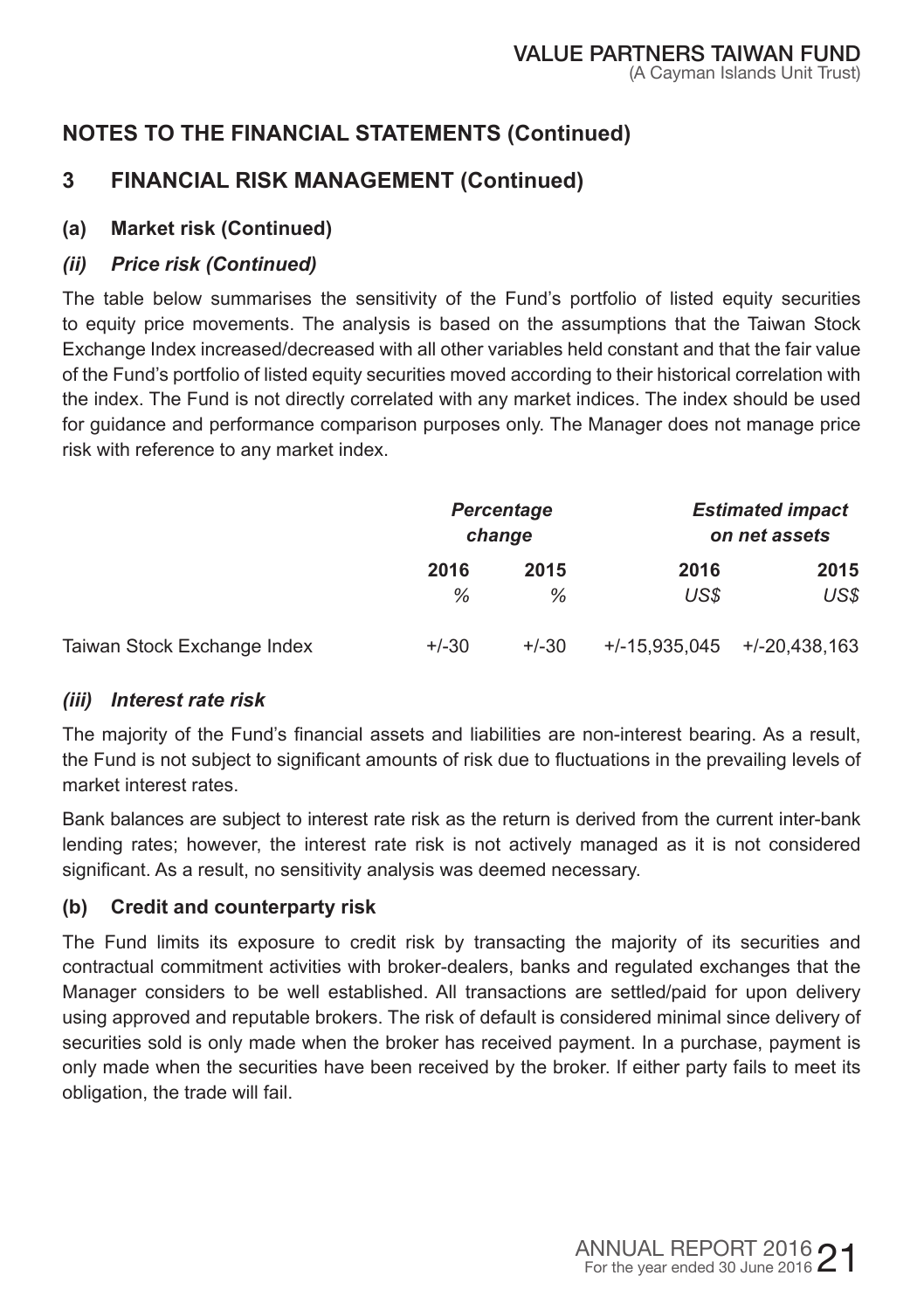(A Cayman Islands Unit Trust)

# **NOTES TO THE FINANCIAL STATEMENTS (Continued)**

### **3 FINANCIAL RISK MANAGEMENT (Continued)**

#### **(b) Credit and counterparty risk (Continued)**

The table below shows the exposures to major counterparties at the reporting date. The credit ratings are issued by Moody's.

| Counterparty                               | 2016       | 2015       |
|--------------------------------------------|------------|------------|
|                                            | US\$       | US\$       |
| <b>Bank balances</b>                       |            |            |
| Aa2                                        | 5,063,070  | 7,775,755  |
| Amounts receivable on sales of investments |            |            |
| Aa2                                        | 358,492    | 3.713      |
| Investments placed with the custodian      |            |            |
| Aa2                                        | 58,882,673 | 67,661,484 |

The maximum exposure to credit risk at the reporting date is the carrying amount of the financial assets, excluding equity securities, as shown in the statement of financial position.

#### **(c) Liquidity risk**

The Fund is exposed to daily redemption of units. The Manager may limit the total number of units redeemed on any dealing day to 10% of the total number of units in issue in accordance with the Trust Deed dated 30 January 2008 (as amended).

The table below analyses the Fund's non-derivative financial liabilities based on the remaining period at the reporting date to the contractual maturity date. The amounts disclosed in the table are the contractual undiscounted cash flows. Balances due within 12 months equal their carrying balances as the impact of discounting is not significant.

|                                             | Less than 3 months |           |
|---------------------------------------------|--------------------|-----------|
|                                             | 2016               | 2015      |
|                                             | US\$               | US\$      |
| Amounts payable on purchases of investments | 618,854            | 754.778   |
| Amounts payable on redemption of units      | 68,021             | 1,752,544 |
| Management fee payable                      | 66.728             | 81,578    |
| Accruals and other payables                 | 44.351             | 42.033    |
|                                             | 797,954            | 2,630,933 |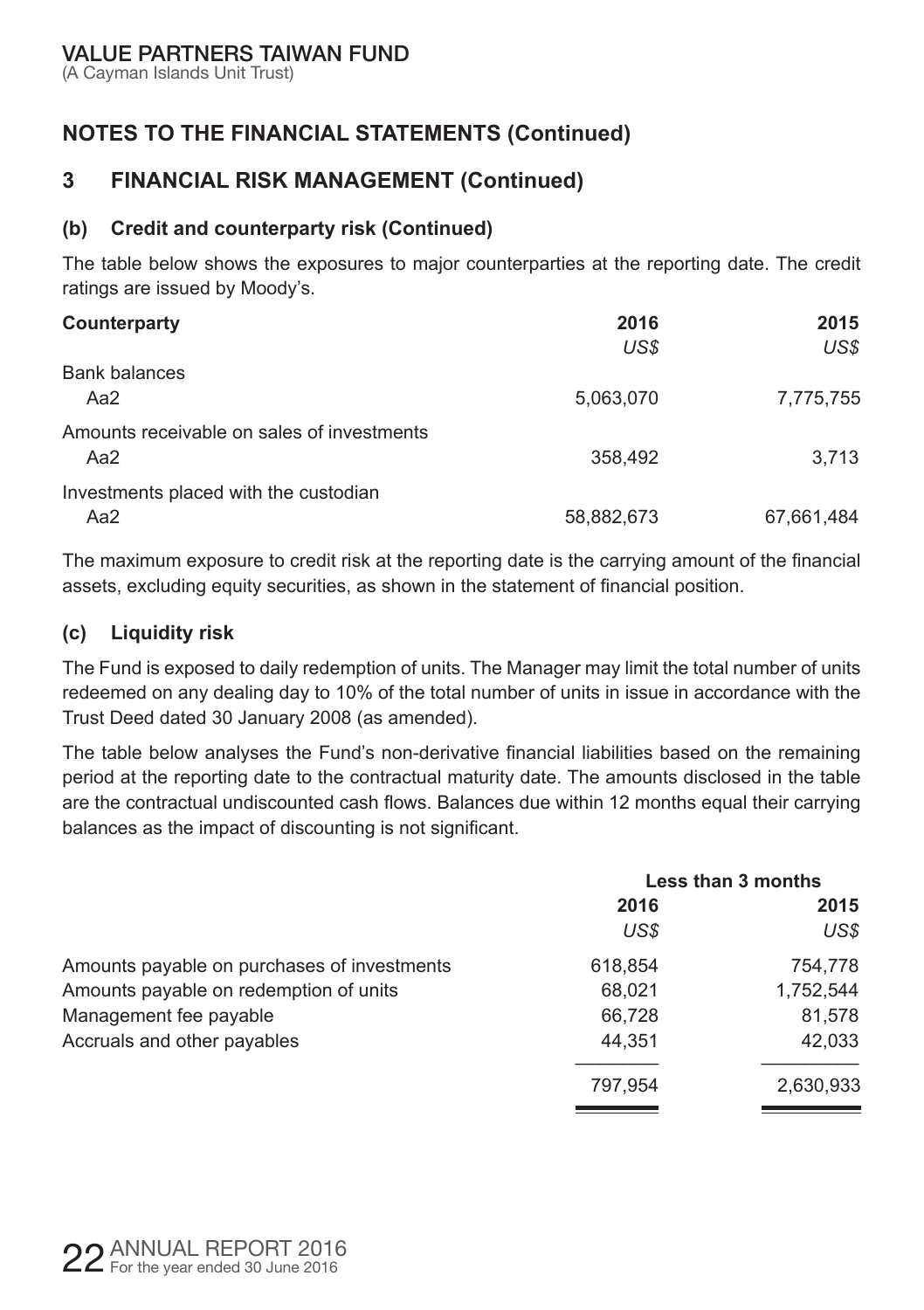# **3 FINANCIAL RISK MANAGEMENT (Continued)**

### **(c) Liquidity risk (Continued)**

#### *Capital management*

The capital of the Fund is represented by the net assets attributable to unitholders which is subject to daily subscriptions and redemptions of redeemable units. The Fund's objective for capital management is to provide returns and long-term capital growth for unitholders.

In order to maintain the capital structure, the Manager performs the following:

- Monitor subscriptions and redemptions activities relative to liquid assets;
- To protect the interest of unitholders and in exceptional circumstances, the Manager may limit the total number of units redeemed on any redemption day to 10% in aggregate of the total number of units in issue; and
- Monitor fund investment guidelines and restrictions, in accordance with the Explanatory Memorandum.

The markets in which the Fund invests may be relatively illiquid and the liquidity of these markets may fluctuate substantially over time. Investment of the Fund's assets in relatively illiquid securities may restrict the ability of the Fund to dispose of its investments at a price and time that it wishes. The risk of illiquidity also arises in the case of over-the-counter transactions. The Manager monitors the liquidity of the Fund by conducting liquidity testing on the investment portfolio on a monthly and ad-hoc basis. The objective of testing is to monitor the liquidity of financial assets to meet the cash outflows on financial liabilities. As at 30 June 2016, the Fund held investments in listed equity securities of US\$58,882,673 (2015: US\$67,661,484) and other liquid assets, representing bank balances and amounts receivable on sales of investments, of US\$5,421,562 (2015: US\$7,779,468) that are expected to be able to realise within 7 days or less to generate cash inflows for managing liquidity risk. As detailed in the terms of the Trust Deed dated 30 January 2008 (as amended), there are circumstances whereby management of the Fund can suspend redemptions. Management is of the view that the possibility of these circumstances occurring is highly remote.

Below presents a list of investors who held more than 10% of the net assets of the Fund:

| % of net assets |
|-----------------|
|                 |
| 37.28           |
| 22.72           |
| 11.11           |
|                 |
| 33.83           |
| 20.66           |
| 10.10           |
|                 |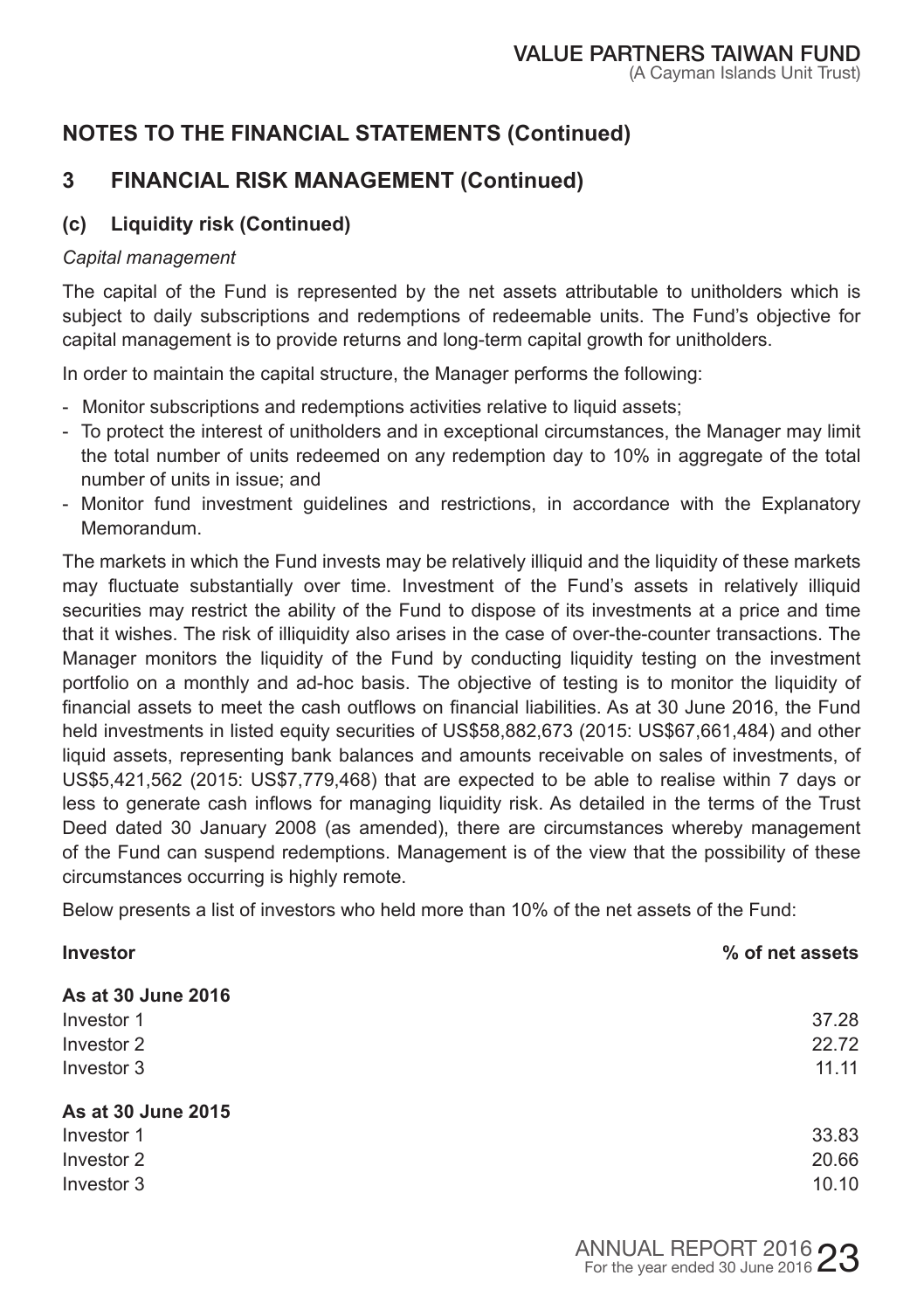(A Cayman Islands Unit Trust)

# **NOTES TO THE FINANCIAL STATEMENTS (Continued)**

# **3 FINANCIAL RISK MANAGEMENT (Continued)**

#### **(d) Fair value estimation**

The following table analyses within the fair value hierarchy the Fund's financial assets (by class) measured at fair value at the reporting date.

|                          | Level 1    | Level 2 | Level 3 | Total      |
|--------------------------|------------|---------|---------|------------|
|                          | US\$       | US\$    | US\$    | US\$       |
| As at 30 June 2016       |            |         |         |            |
| Listed equity securities | 58,882,673 | ۰       |         | 58,882,673 |
|                          |            |         |         |            |
| As at 30 June 2015       |            |         |         |            |
| Listed equity securities | 67,661,484 |         | -       | 67,661,484 |

The fair value of financial assets traded in active markets (such as trading securities) are based on quoted market prices at the close of trading on the year end date. The Fund utilised the last traded market price for listed financial assets.

An active market is a market in which transactions for the asset or liability take place with sufficient frequency and volume to provide pricing information on an ongoing basis.

Investments whose values are based on quoted market prices in active markets, and therefore classified within level 1, include active listed equity securities. The Fund does not adjust the quoted price for these instruments.

Financial instruments that trade in markets that are not considered to be active and are valued based on quoted market prices or broker quotes, or financial instruments for which there is no active market and are valued based on valuation models supported by observable inputs are classified within level 2. As at 30 June 2016 and 2015, the Fund did not hold any level 2 investments.

The fair value estimation of investments classified within level 3 have significant unobservable inputs, as they are traded infrequently. As at 30 June 2016 and 2015, the Fund did not hold any level 3 investments.

There was no transfer between levels for the years ended 30 June 2016 and 2015.

Other assets and liabilities are carried at amortised cost and their carrying values are a reasonable approximation of fair value.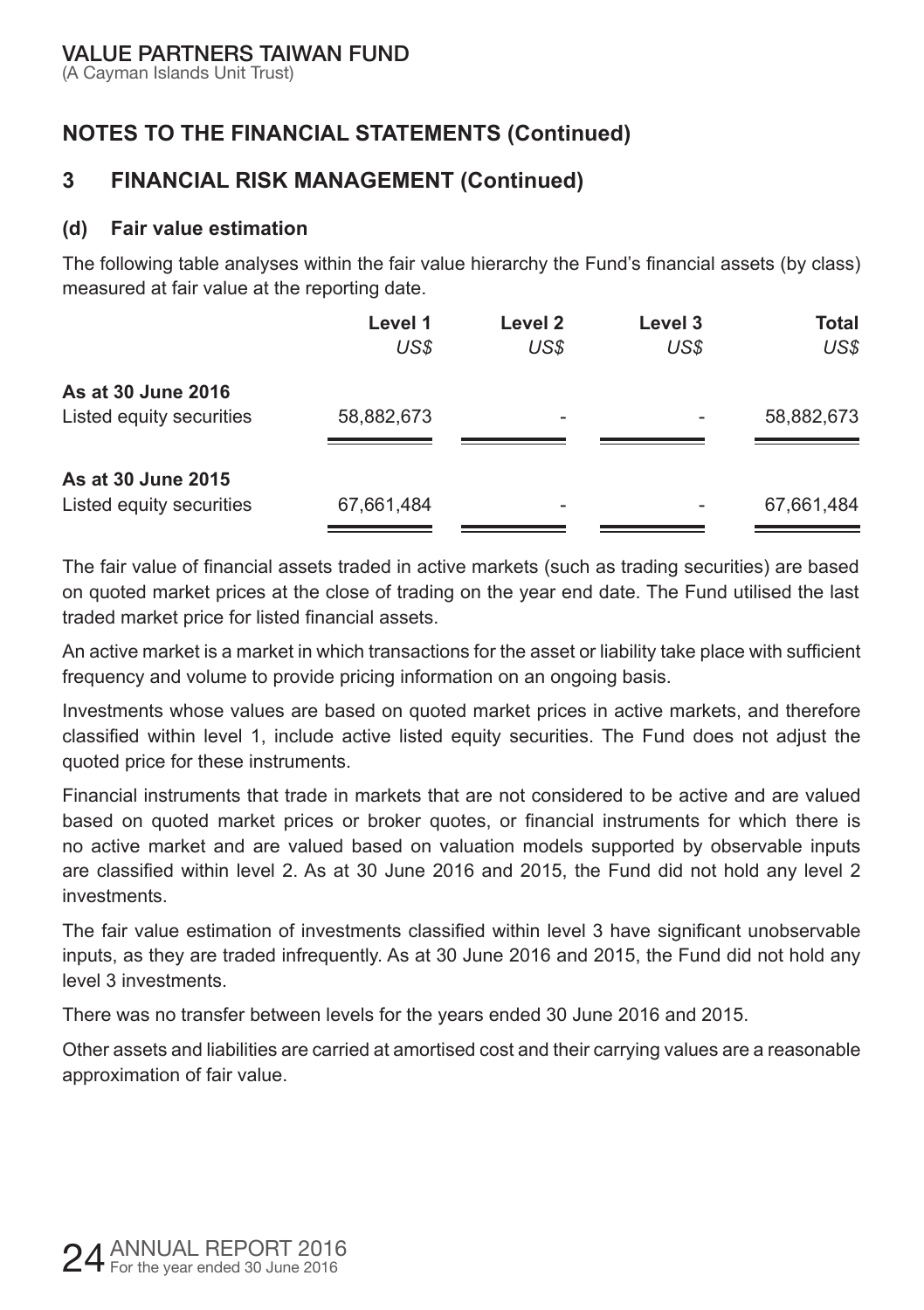# **4 REDEEMABLE UNITS**

The Fund's units, which are redeemable at the unitholders' option, are the most subordinate units in issue, and are classified as equity.

Units are issued and redeemed at the unitholders' option at prices based on the Fund's net asset value per unit at the time of issue or redemption. The Fund's net asset value per unit is calculated by dividing the net assets by the total number of outstanding units.

All issued units are fully paid and have no par value. Each unit carries 1 vote. Units are entitled to dividends and payment of a proportionate share based on the Fund's net asset value per unit on the redemption day.

The Fund's capital is represented by these units. The Fund's capital is shown as net assets attributable to unitholders in the statement of financial position. The Fund endeavours to invest the subscriptions received in appropriate investments while maintaining sufficient liquidity to meet redemptions, such liquidity being augmented by the holding of liquid assets.

In accordance with the provisions of the Fund's Trust Deed dated 30 January 2008 (as amended), investment positions are valued based on the last traded market price for the purpose of determining the net asset value per unit for subscriptions and redemptions and for fees calculation. The carrying amount for redeemable units was calculated using last traded prices because that was the value at which these units were redeemable from the Fund.

The movement of number of units in issue during the year was as follows:

| <b>Number of units</b> |               |  |
|------------------------|---------------|--|
| 2016                   | 2015          |  |
| 4,557,866.01           | 4,186,522.17  |  |
| 246,372.76             | 1,196,131.34  |  |
| (660, 206.61)          | (824, 787.50) |  |
| 4,144,032.16           | 4,557,866.01  |  |
|                        |               |  |
| US\$15.75              | US\$16.05     |  |
|                        |               |  |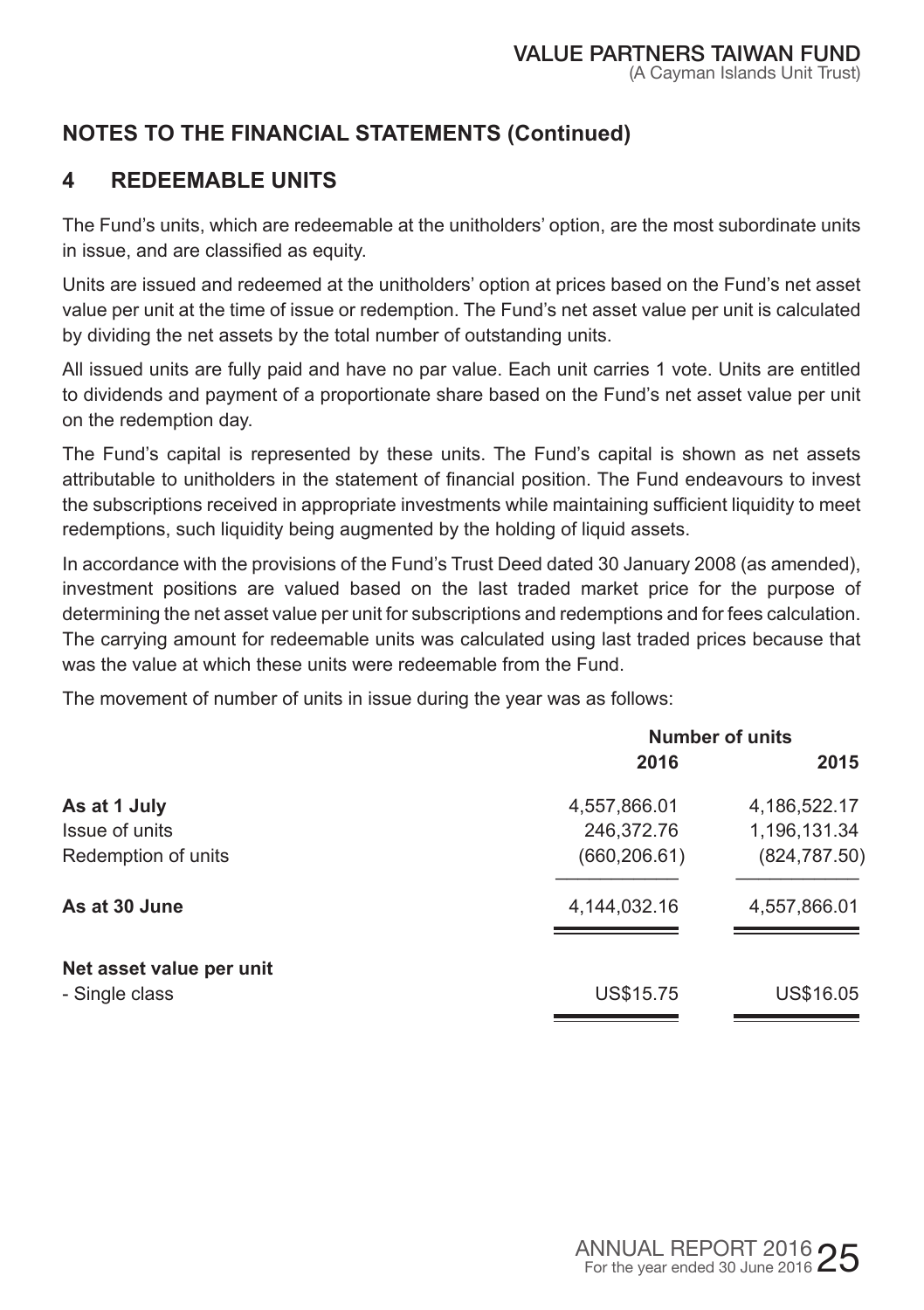# **5 RELATED PARTY TRANSACTIONS/TRANSACTIONS WITH THE TRUSTEE, THE MANAGER AND THEIR CONNECTED PERSONS**

The following is a summary of significant related party transactions/transactions entered into during the year between the Fund and the Trustee, the Manager and their connected persons. Connected persons of the Trustee and the Manager are those as defined in the Code. All such transactions were entered into in the ordinary course of business and on normal commercial terms.

#### **(a) Management fee**

The Manager is entitled to receive a management fee which represents 1.25% per annum of the net asset value of the Fund. The management fee is calculated and accrued daily and payable monthly in arrears.

#### **(b) Performance fee**

The Manager is entitled to receive a performance fee which represents 15% of the product of the average number of units in issue during the year and the amount by which the net asset value per unit as at 30 June of each year (the "Performance Fee Valuation Day") (prior to the deduction of any provision for performance fee and any distribution declared or paid in respect of that performance period) exceeds the higher of (i) the initial offer price of US\$10.00 and (ii) the net asset value per unit as at the Performance Fee Valuation Day of the preceding performance period in respect of which a performance fee was last paid to the Manager (after deduction of all fees, including any performance fee, and taking into account the subscription and redemption instructions received in respect of the Fund as of the Performance Fee Valuation Day and any distribution declared or paid in respect of that preceding performance period). The performance fee is calculated and accrued daily and payable yearly in arrears.

#### **(c) Trustee fee**

The Trustee is entitled to receive a trustee fee which represents a variable fee of (i) 0.17% per annum on the first US\$400 million of net asset value of the Fund; (ii) 0.15% per annum on the next US\$400 million of net asset value of the Fund; and (iii) 0.13% per annum of net asset value of the Fund thereafter, subject to a minimum of US\$5,000 per month. The variable fee is calculated and accrued daily and payable monthly in arrears. The Trustee is also entitled to a fixed fee of US\$3,000 per annum payable monthly in arrears.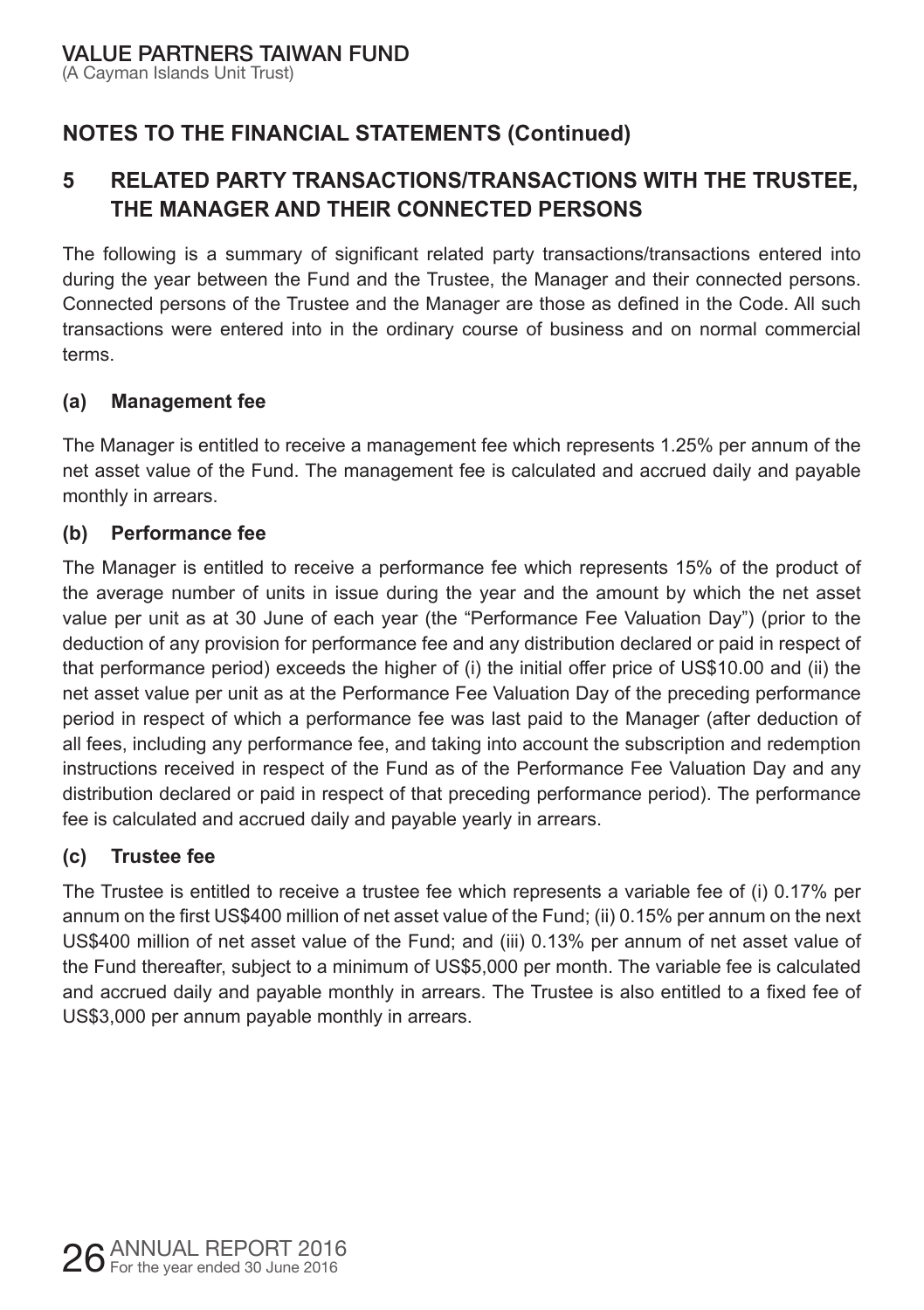# **5 RELATED PARTY TRANSACTIONS/TRANSACTIONS WITH THE TRUSTEE, THE MANAGER AND THEIR CONNECTED PERSONS (Continued)**

#### **(d) Holding in the Fund by the Manager and its related parties/connected persons**

The Manager and its related parties/connected persons held units of the Fund as follows:

|                                   | As at<br>1 July | <b>Subscription</b><br>of units | <b>Redemption</b><br>of units | As at<br>30 June |
|-----------------------------------|-----------------|---------------------------------|-------------------------------|------------------|
| <b>Year 2016</b>                  |                 |                                 |                               |                  |
| Dato' Seri Cheah Cheng Hye*       | 460,507.01      |                                 |                               | 460.507.01       |
| Value Partners Multi-Asset Fund** |                 | 97,978.43                       |                               | 97.978.43        |
| <b>Year 2015</b>                  |                 |                                 |                               |                  |
| Dato' Seri Cheah Cheng Hye*       | 460,507.01      | -                               |                               | 460.507.01       |

*\* Dato' Seri Cheah Cheng Hye is a director of the Manager.* 

*\*\* Value Partners Multi-Asset Fund is managed by Value Partners Limited.*

The Fund allows the Manager and its related parties/connected persons to subscribe for, and redeem, units of the Fund. All such transactions are entered into in the ordinary course of business and on normal commercial terms. In addition, certain fees and charges may be waived by the Manager.

#### **(e) Preliminary charges**

The Manager is entitled to receive a preliminary charge on issue of units which represents up to 5% of the issue price. For the year ended 30 June 2016, total preliminary charges on issue of units, amounting to US\$19,270 (2015: US\$1,723) was received by the Manager. The preliminary charges are not reflected in the financial statements of the Fund.

# **6 TAXATION**

#### **(a) Cayman Islands**

The Fund has obtained an undertaking from the Governor-in-Council of the Cayman Islands that, in accordance with Section 81 of the Trusts Law (2001 Revision) of the Cayman Islands, for a period of 50 years from 20 October 2008, no laws thereafter enacted in the Cayman Islands imposing any tax or duty on income, capital assets, gains or appreciations will apply to the Fund.

### **(b) Hong Kong**

No provision for Hong Kong profits tax has been made as the dividend and interest income and realised gains on sales of investments of the Fund are excluded from the charge to profits tax under Section 14, 26 or 26A of the Hong Kong Inland Revenue Ordinance.

### **(c) Other jurisdictions**

Overseas withholding tax was charged on certain dividend income received during the year.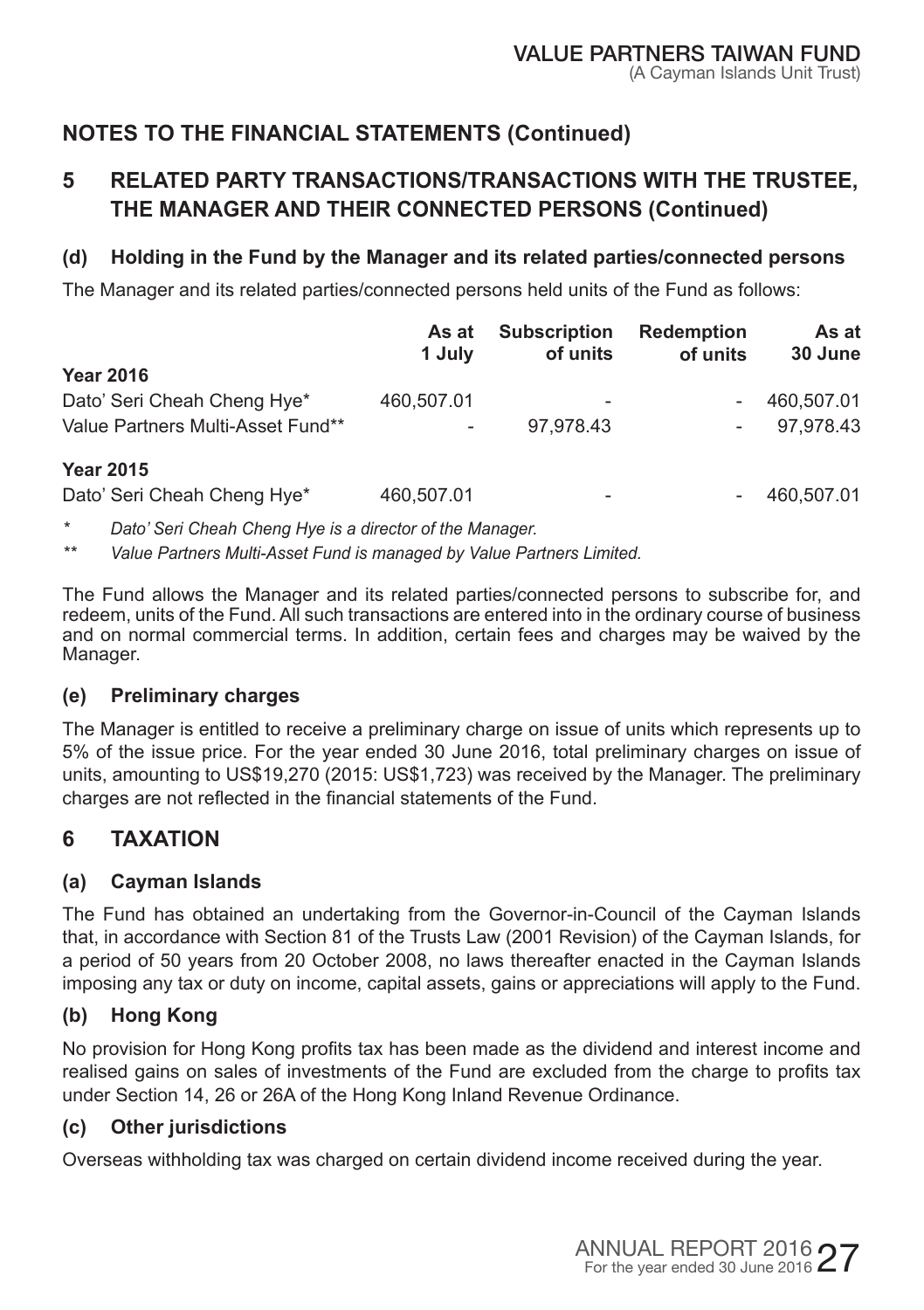(A Cayman Islands Unit Trust)

# **NOTES TO THE FINANCIAL STATEMENTS (Continued)**

# **7 DISTRIBUTION**

No distribution statement is prepared as no distribution has been made.

### **8 SOFT COMMISSION ARRANGEMENTS**

The Manager and/or any company associated with it and its delegates may enter into soft dollars/ commission sharing arrangements with brokers through which brokerage transactions are entered on behalf of clients under management. The Manager may receive, and are entitled to retain, research products and services (known as soft dollar benefits) which are of demonstrable benefit to the Fund (as may be permitted under applicable rules and regulations) from brokers and other persons through whom investment transactions are carried out (the "brokers"). Soft dollars may be received from them provided that the quality of transaction execution is consistent with best execution standards and brokerage rates are not in excess of the customary full-service brokerage rates.

Such soft dollar benefits may include research and advisory services; economic and political analysis; portfolio analysis, including valuation and performance measurement; market analysis, data and quotation services and software incidental to the above goods and services; clearing and custodian services and investment related publications. For the avoidance of doubt, soft dollar benefits do not include travel, accommodation, entertainment, general administrative goods and services, general office equipment or premises, membership fees, employee salaries or direct money payments.

The Manager will consider many judgemental factors deemed relevant in determining whether a broker will provide best execution. In general, investment orders will be allocated to brokers based on the range and overall quality of services offered by the broker. The core factors in determining the quality of services are the execution performance and capability of the broker. Other factors, such as the quality and quantity of research and investment ideas offered, access to potential investee companies and commission rate charges, would also be taken into consideration. Soft dollar benefits received from brokers should not be a determinant factor on allocating orders among brokers. The Manager has implemented policies and procedures to ensure that transactions executed with brokers pursuant to a soft dollar commission sharing arrangement are conducted in the best execution standard. Soft dollars benefits received by the Manager are used to facilitate in the Manager's investment management process, such benefits assist the Manager in fulfilling its overall duty to clients and may be used in servicing any or all of the Manager's client accounts over which the Manager exercises investment discretion. The Manager does not usually attempt to allocate/attribute the soft dollar benefits to individual client account, as goods and services obtained may be beneficial to all clients in general, including those client accounts that do not generate credit to acquire the soft dollar benefits.

# **9 APPROVAL OF FINANCIAL STATEMENTS**

The financial statements were approved by the Trustee and the Manager on 14 October 2016.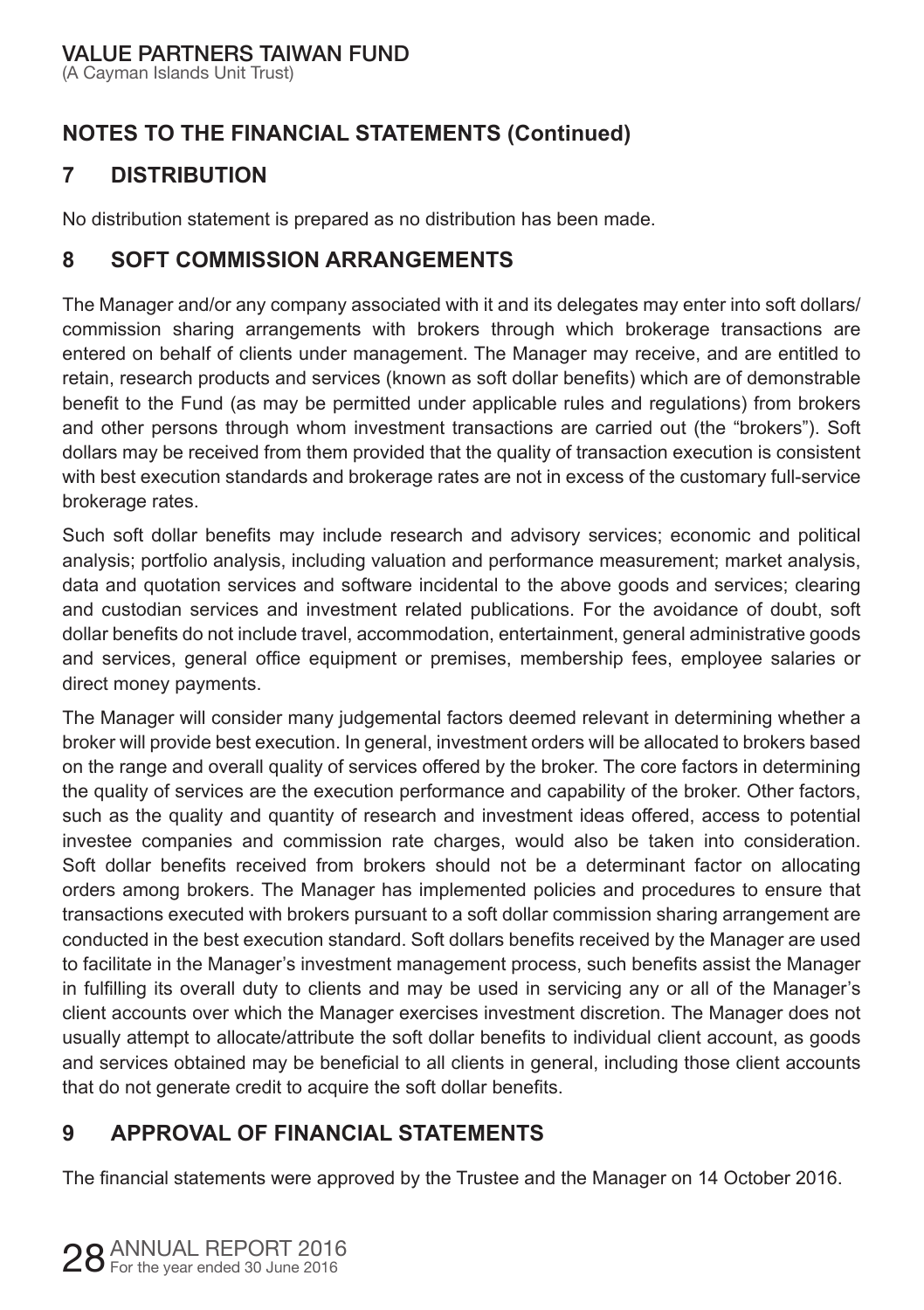# **INVESTMENT PORTFOLIO (UNAUDITED)**

*AS AT 30 JUNE 2016* 

|                                                                        |                 |                           | % of net |
|------------------------------------------------------------------------|-----------------|---------------------------|----------|
|                                                                        | <b>Holdings</b> | <b>Fair value</b><br>US\$ | assets   |
| <b>FINANCIAL ASSETS AT FAIR VALUE</b><br><b>THROUGH PROFIT OR LOSS</b> |                 |                           |          |
| <b>Listed Equity Securities</b>                                        |                 |                           |          |
| Taiwan                                                                 |                 |                           |          |
| Aerospace Industrial Development Corp                                  | 792,000         | 1,080,357                 | 1.66     |
| Aten International Co Ltd                                              | 467,000         | 1,259,580                 | 1.93     |
| Aurora Corp                                                            | 714,000         | 1,157,682                 | 1.77     |
| <b>Basso Industry Corp</b>                                             | 848,000         | 2,402,877                 | 3.68     |
| Cathay Financial Holding Co Ltd                                        | 1,703,000       | 1,847,873                 | 2.83     |
| <b>Chilisin Electronics Corp</b>                                       | 150,000         | 280,413                   | 0.43     |
| Chipmos Technologies Inc                                               | 609,000         | 648,535                   | 0.99     |
| Chong Hong Construction Co Ltd                                         | 226,800         | 446,484                   | 0.68     |
| Chroma Ate Inc.                                                        | 541,000         | 1,288,095                 | 1.97     |
| Chunghwa Telecom Co Ltd                                                | 678,000         | 2,448,754                 | 3.75     |
| <b>CTBC Financial Holding Co Ltd</b>                                   | 1,236,000       | 645,666                   | 0.99     |
| Cub Elecparts Inc                                                      | 21,000          | 235,026                   | 0.36     |
| E.Sun Financial Holding Co Ltd                                         | 1,128,169       | 664,534                   | 1.02     |
| Far EasTone Telecommunications Co Ltd                                  | 2,111,000       | 5,098,180                 | 7.81     |
| Formosa Plastics Corp                                                  | 515,000         | 1,242,156                 | 1.90     |
| Gigabyte Technology Co Ltd                                             | 1,156,000       | 1,370,815                 | 2.10     |
| Global Lighting Technologies Inc                                       | 332,000         | 746,218                   | 1.14     |
| Global PMX Co Ltd                                                      | 153,000         | 540,737                   | 0.83     |
| <b>Greatek Electronics Inc</b>                                         | 1,374,000       | 1,610,156                 | 2.47     |
| <b>Holtek Semiconductor Inc</b>                                        | 419,000         | 696,255                   | 1.07     |
| <b>HTC Corp</b>                                                        | 104,000         | 333,705                   | 0.51     |
| Huaku Development Co Ltd                                               | 349,000         | 595,083                   | 0.91     |
| <b>IBASE Technology Inc</b>                                            | 251,000         | 521,360                   | 0.80     |
| King Slide Works Co Ltd                                                | 43,000          | 502,573                   | 0.77     |
| Largan Precision Co Ltd                                                | 28,000          | 2,556,424                 | 3.92     |
| Pegatron Corp                                                          | 482,000         | 1,013,132                 | 1.55     |
| President Chain Store Corp                                             | 82,000          | 638,083                   | 0.98     |
| <b>President Securities Corp</b>                                       | 1,521,000       | 558,775                   | 0.86     |
| Promate Electronic Co Ltd                                              | 712,000         | 760,429                   | 1.17     |
| <b>SDI Corp</b>                                                        | 1,127,000       | 1,177,452                 | 1.80     |
| Senao Networks Inc                                                     | 66,000          | 325,335                   | 0.50     |
| Sercomm Corp                                                           | 176,000         | 392,857                   | 0.60     |
| Shin Zu Shing Co Ltd                                                   | 201,000         | 657,413                   | 1.01     |
| Siliconware Precision Industries Co Ltd                                | 552,000         | 837,686                   | 1.28     |
| Sitronix Technology Corp                                               | 617,000         | 2,008,464                 | 3.08     |
| Superalloy Industrial Co Ltd                                           | 61,000          | 321,472                   | 0.49     |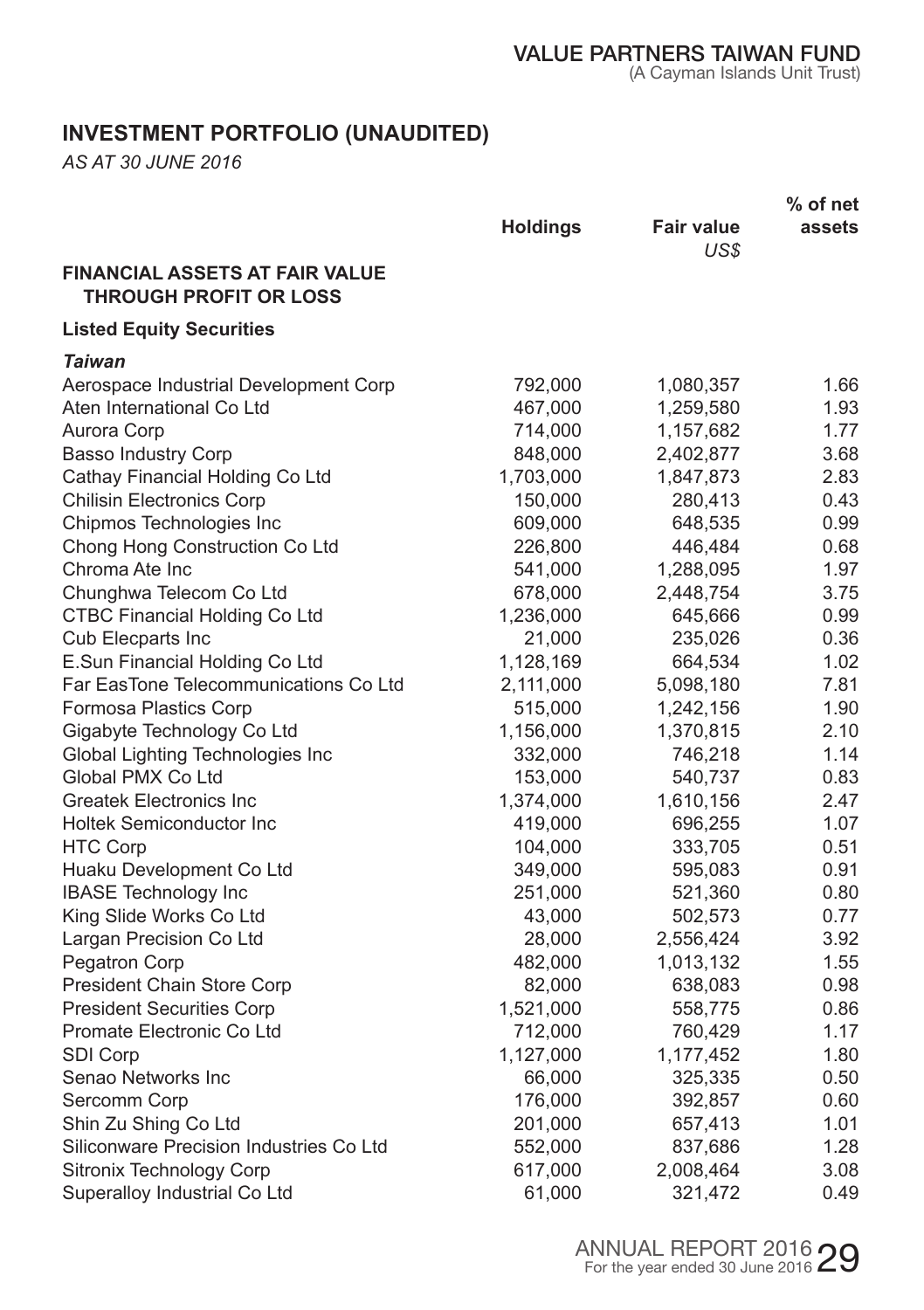(A Cayman Islands Unit Trust)

# **INVESTMENT PORTFOLIO (UNAUDITED) (Continued)**

*AS AT 30 JUNE 2016* 

|                                                                                    |                 |                           | $%$ of net |
|------------------------------------------------------------------------------------|-----------------|---------------------------|------------|
|                                                                                    | <b>Holdings</b> | <b>Fair value</b><br>US\$ | assets     |
| <b>FINANCIAL ASSETS AT FAIR VALUE</b><br><b>THROUGH PROFIT OR LOSS (Continued)</b> |                 |                           |            |
| <b>Listed Equity Securities (Continued)</b>                                        |                 |                           |            |
| <b>Taiwan (Continued)</b>                                                          |                 |                           |            |
| Taishin Financial Holding Co Ltd                                                   | 1,703,000       | 654,675                   | 1.00       |
| Taiwan Semiconductor Manufacturing Co Ltd                                          | 1.335.000       | 6,725,493                 | 10.31      |
| <b>Test Research Inc.</b>                                                          | 543,820         | 723,273                   | 1.11       |
| Topco Scientific Co Ltd                                                            | 329.888         | 680.108                   | 1.04       |
| <b>TXC Corp</b>                                                                    | 802.000         | 1,111,403                 | 1.70       |
| <b>TYC Brother Industrial Co Ltd</b>                                               | 649,000         | 529,164                   | 0.81       |
| Uni-President Enterprises Corp                                                     | 1,274,134       | 2,508,293                 | 3.84       |
| Wah Lee Industrial Corp                                                            | 694.000         | 1,010,147                 | 1.55       |
| <b>WPG Holdings Ltd</b>                                                            | 2,483,000       | 2,882,823                 | 4.42       |
| WT Microelectronics Co Ltd                                                         | 1,148,138       | 1,445,139                 | 2.22       |
| Zippy Technology Corp                                                              | 1.393.000       | 1,701,519                 | 2.61       |
|                                                                                    |                 | 58,882,673                | 90.22      |
| Total financial assets at fair value through                                       |                 |                           |            |
| profit or loss                                                                     |                 | 58,882,673                | 90.22      |
| Total investments, at cost                                                         |                 |                           |            |
| (inclusive of transaction cost)                                                    |                 | 55,662,648                |            |
|                                                                                    |                 |                           |            |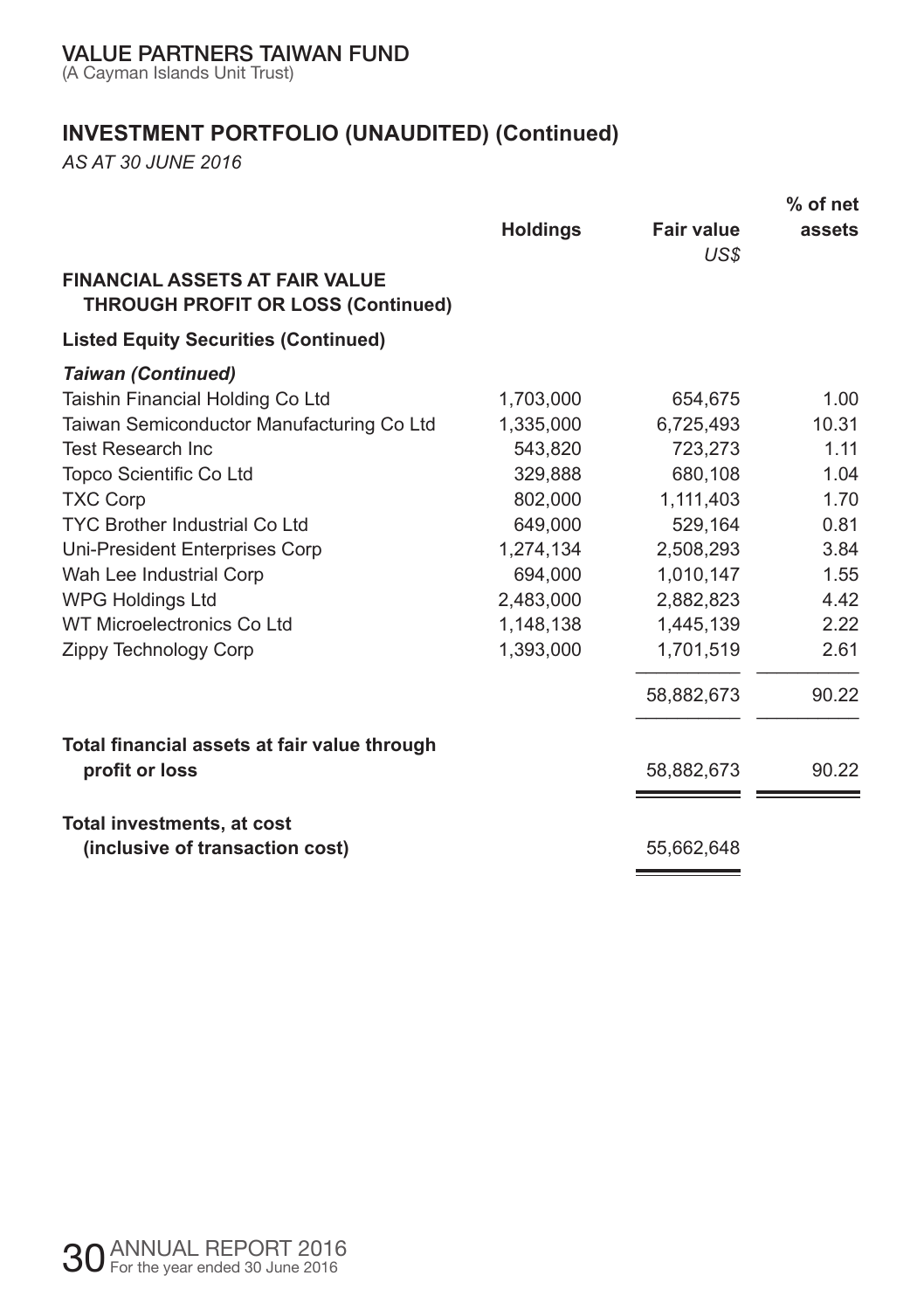# **INVESTMENT PORTFOLIO MOVEMENTS (UNAUDITED)**

*FOR THE YEAR ENDED 30 JUNE 2016* 

|                                 |       | % of net assets |  |
|---------------------------------|-------|-----------------|--|
|                                 | 2016  | 2015            |  |
| <b>Listed equity securities</b> |       |                 |  |
| Taiwan                          | 90.22 | 92.47           |  |
|                                 |       |                 |  |
| <b>Total investments</b>        | 90.22 | 92.47           |  |
|                                 |       |                 |  |